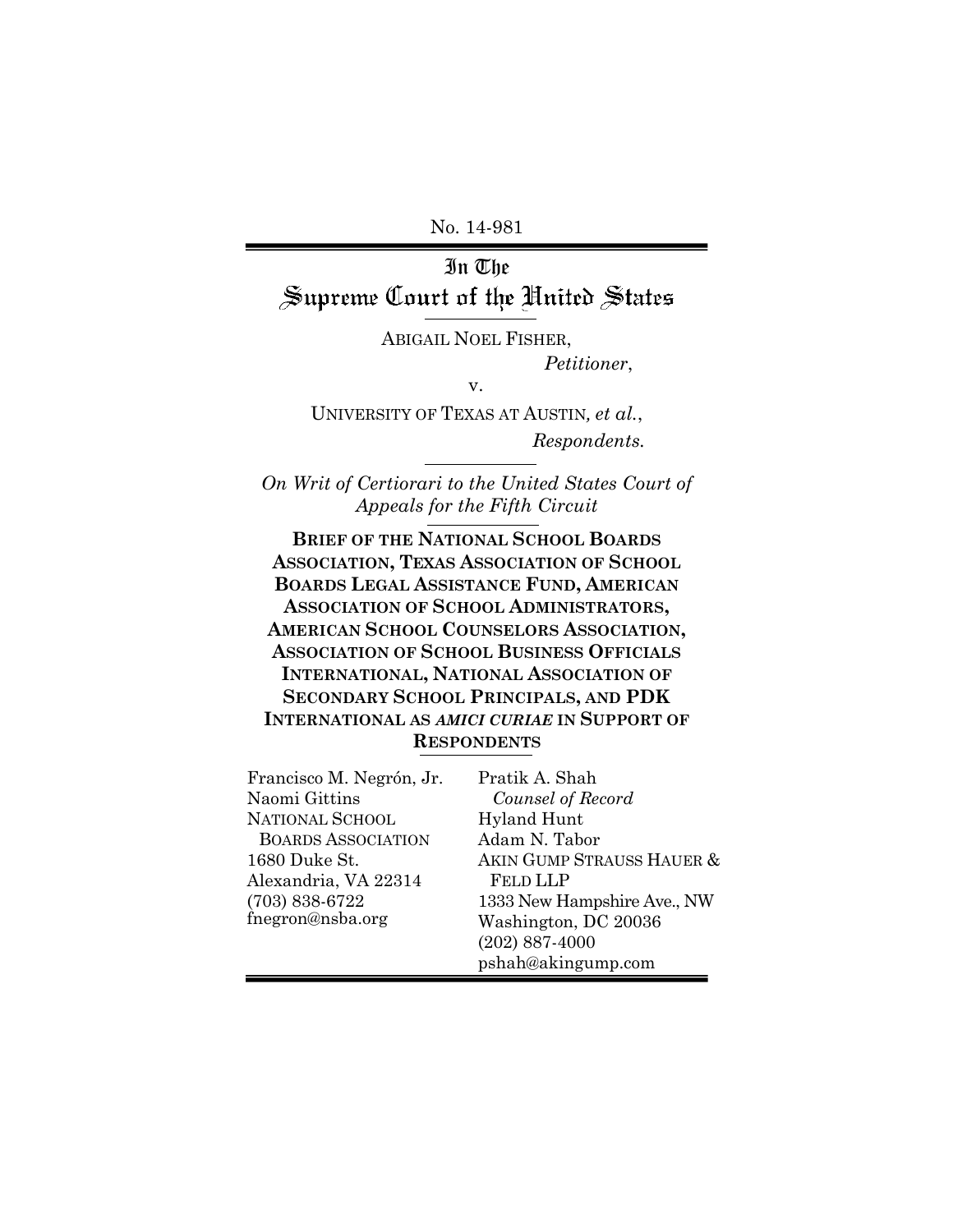#### **QUESTION PRESENTED**

<span id="page-1-0"></span>Whether the Fifth Circuit's re-endorsement of the University of Texas at Austin's use of racial preferences in undergraduate admissions decisions can be sustained under this Court's decisions interpreting the Equal Protection Clause of the Fourteenth Amendment, including *Fisher v. University of Texas at Austin*, 133 S. Ct. 2411 (2013).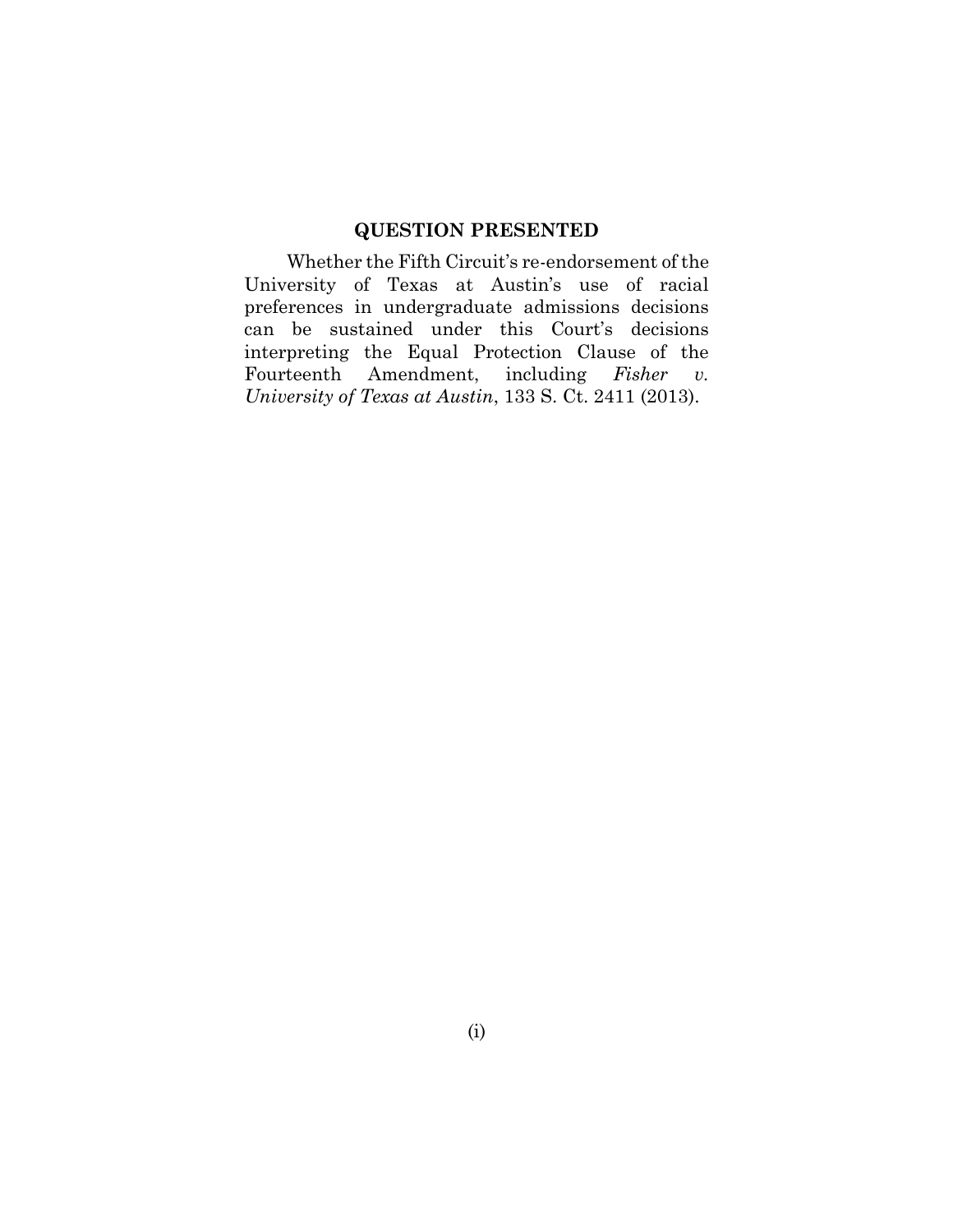## **TABLE OF CONTENTS**

| INTRODUCTION AND SUMMARY OF THE                                                                                                                                                    |
|------------------------------------------------------------------------------------------------------------------------------------------------------------------------------------|
|                                                                                                                                                                                    |
| INTEREST IN DIVERSITY IS<br>L.<br>THE<br>COMPELLING THROUGHOUT<br><b>THE</b><br>EDUCATION SYSTEM, INCLUDING FOR<br>ELEMENTARY AND SECONDARY                                        |
| A. Preventing Racial Isolation and<br>Creating a Diverse Student Population                                                                                                        |
| B. Education Within a Diverse Student<br>Body Provides Lifelong Benefits to All                                                                                                    |
| C. Stubborn and Growing Residential<br>Segregation Heightens the Need for                                                                                                          |
| II. WHEN COLLEGES PURSUE QUALITATIVE<br>DIVERSITY THROUGH A HOLISTIC REVIEW<br>PROCESS, IT FURTHERS<br>THE<br>COMPELLING INTEREST IN DIVERSITY<br>ACROSS THE EDUCATION SPECTRUM 13 |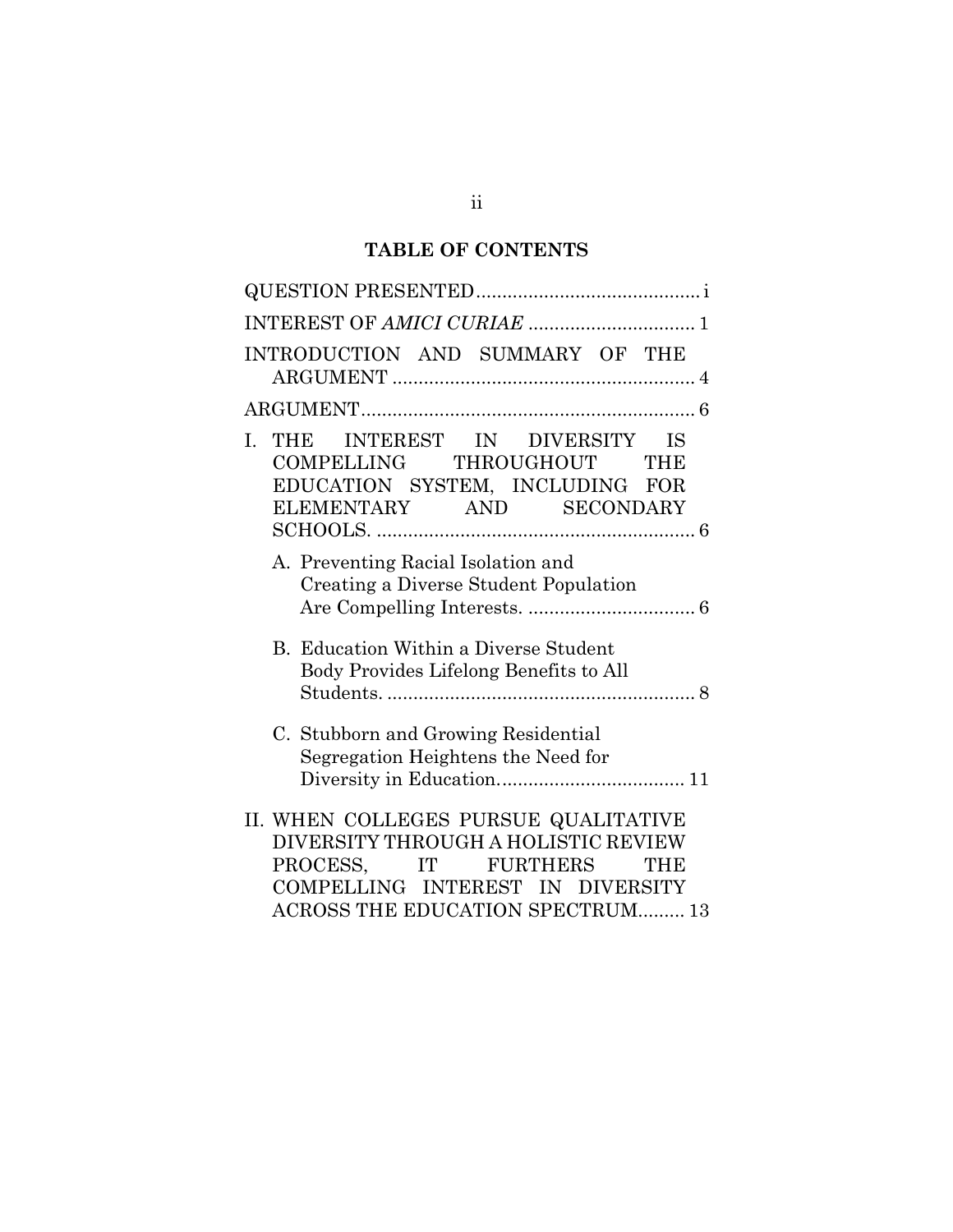| A. Qualitative Diversity Programs at the<br>University Level Reinforce School<br>Districts' Efforts to Achieve Integrated<br>Elementary and Secondary Education.  14 |  |
|----------------------------------------------------------------------------------------------------------------------------------------------------------------------|--|
| B. Restricting Universities to Mechanical<br>Race-Neutral Alternatives Would<br>Undermine Diversity Programs in                                                      |  |
| Elementary and Secondary Schools 17                                                                                                                                  |  |
|                                                                                                                                                                      |  |

iii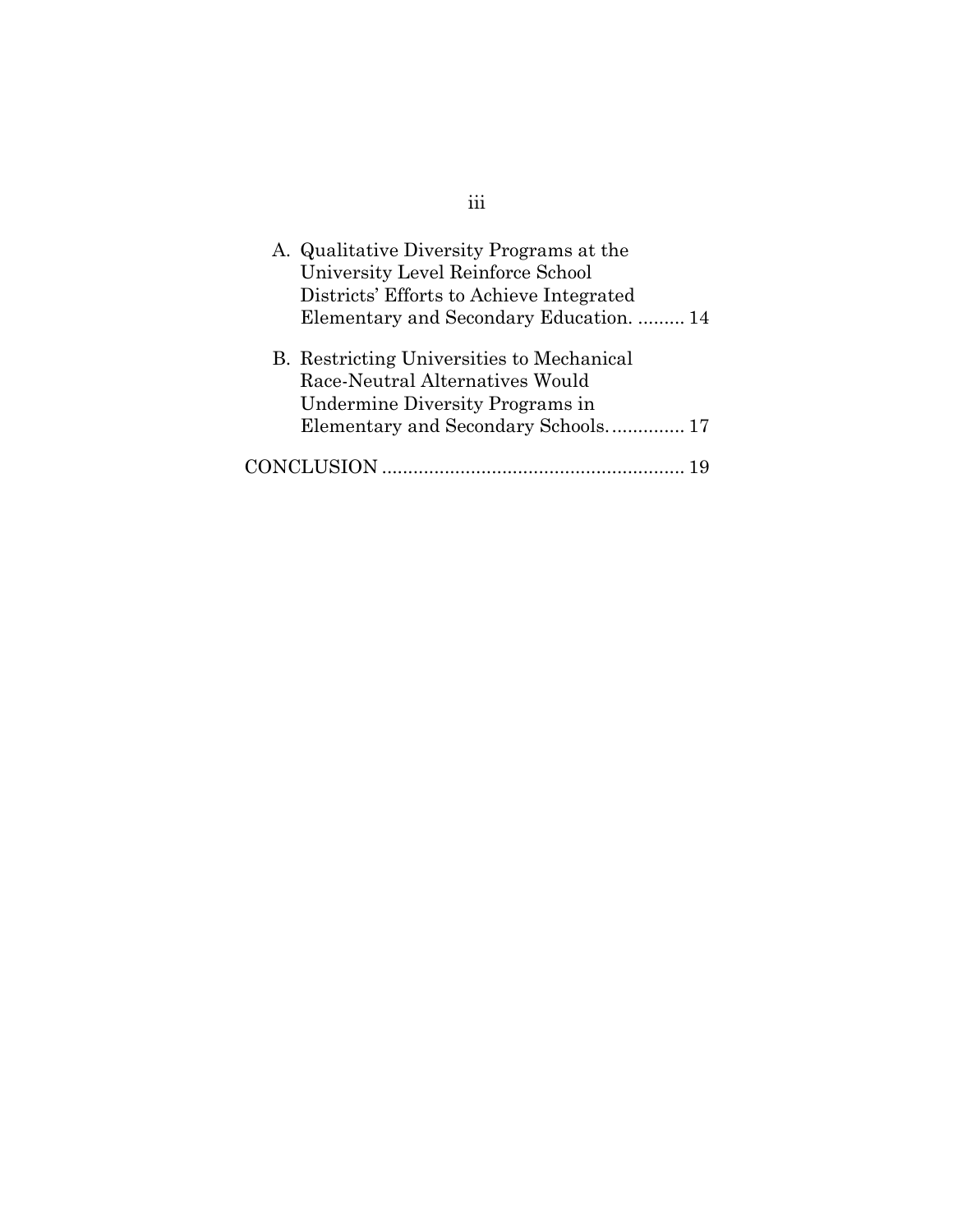## **TABLE OF AUTHORITIES**

### **CASES:**

| Brown v. Bd. of Educ.,                          |  |
|-------------------------------------------------|--|
| Fisher v. University of Texas at Austin,        |  |
| Grutter v. Bollinger,                           |  |
| Parents Involved in Cmty. Schs. v. Seattle Sch. |  |
| Dist. No. $1$ ,                                 |  |

### **STATUTES:**

| TEX. EDUC. CODE ANN. |  |
|----------------------|--|
|                      |  |
|                      |  |

### **OTHER AUTHORITIES:**

| Jennifer B. Ayscue et al., Losing Ground:         |
|---------------------------------------------------|
| School Segregation in Massachusetts (2013) 12     |
| Jomills Henry Braddock II, Looking Back: The      |
| <i>Effects of Court-Ordered Desegregation, in</i> |
| FROM THE COURTROOM TO THE CLASSROOM:              |
| THE SHIFTING LANDSCAPE OF SCHOOL                  |
| DESEGREGATION 3 (Claire E. Smrekar &              |
|                                                   |

iv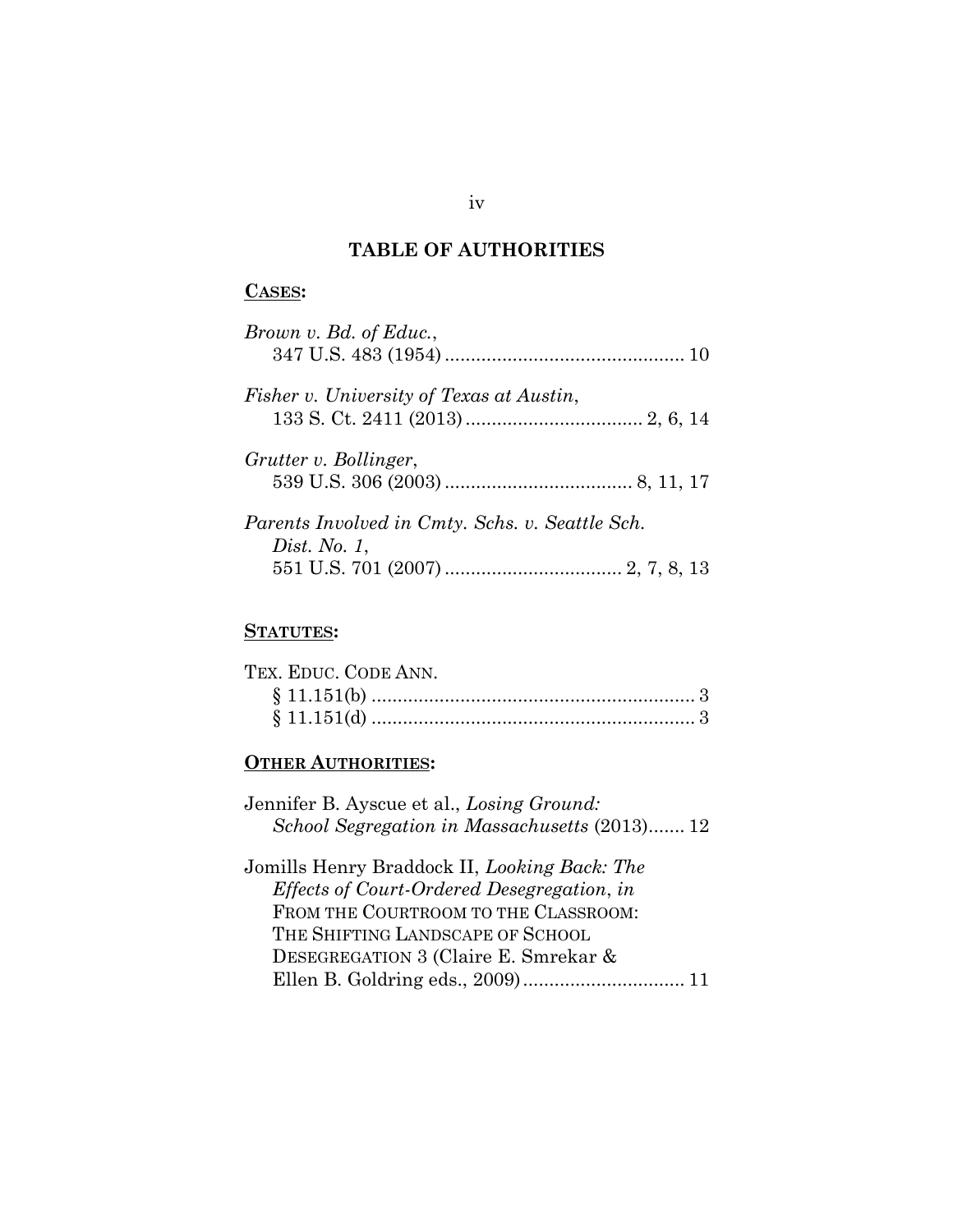v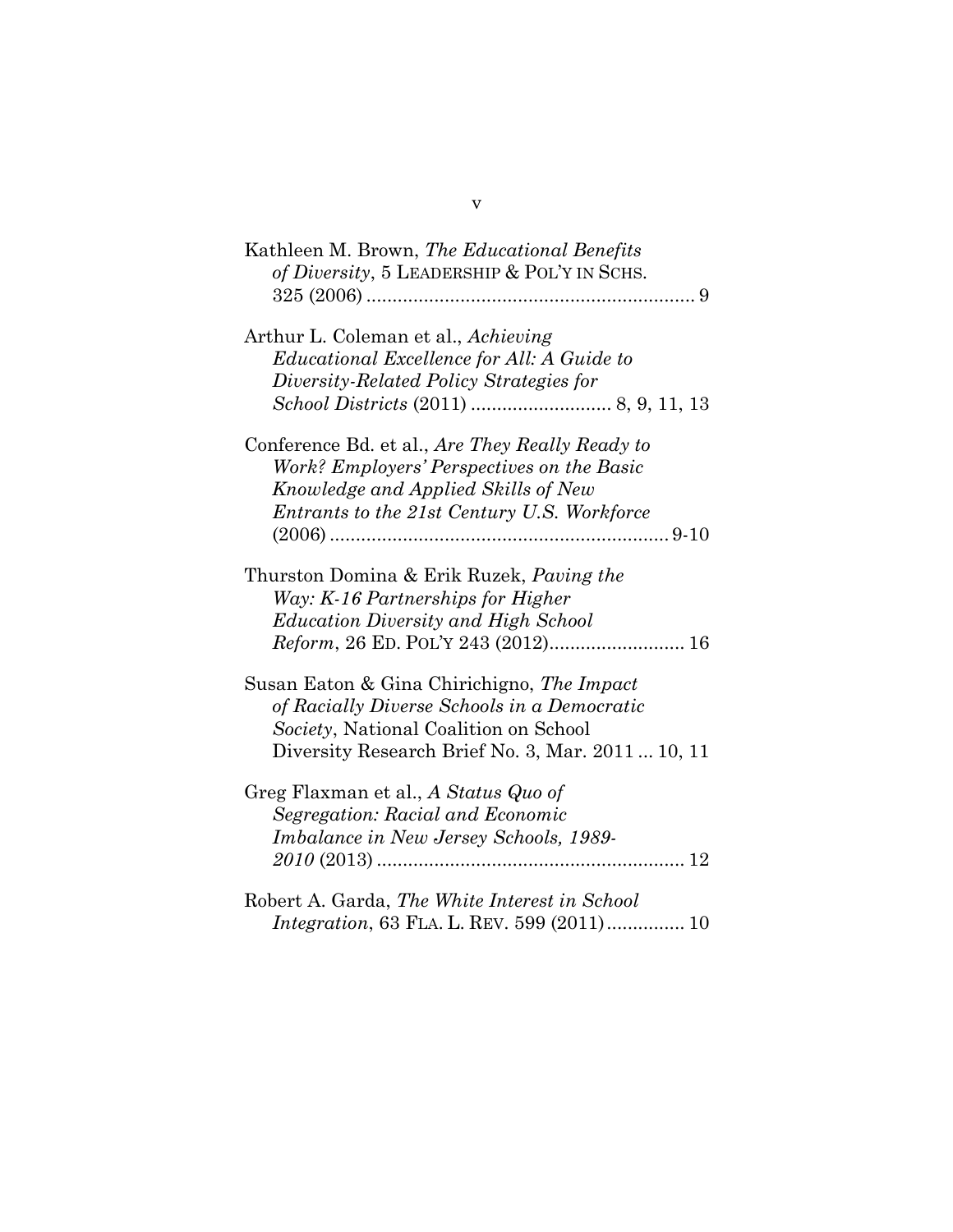| Douglas N. Harris, Lost Learning, Forgotten<br>Promises: A National Analysis of School<br>Racial Segregation, Student Achievement,                                                                    |
|-------------------------------------------------------------------------------------------------------------------------------------------------------------------------------------------------------|
| Julian Vasquez Heilig & Jennifer Jellison<br>Holme, Nearly 50 Years Post-Jim Crow:<br>Persisting and Expansive School<br>Segregation for African American,<br>Latina/o, and ELL Students in Texas, 45 |
| House Research Organization, Bill Analysis,                                                                                                                                                           |
| John Kucsera & Gary Orfield, New York<br>State's Extreme School Segregation:<br>Inequality, Inaction, and a Damaged                                                                                   |
| John Kucsera & Greg Flaxman, The Western<br><b>States: Profound Diversity but Severe</b><br>Segregation for Latino Students (2012) 12                                                                 |
| Monica Martinez & Shayna Kloppoff,<br>Pathways to College Network Improving<br>College Access for Minority, Low Income,<br>and First Generation Students 6 (2003) 16                                  |
| Roslyn A. Mickelson, School Integration and K-<br>12 Educational Outcomes: A Quick<br>Synthesis of Social Science Evidence,<br>National Coalition on School Diversity                                 |

vi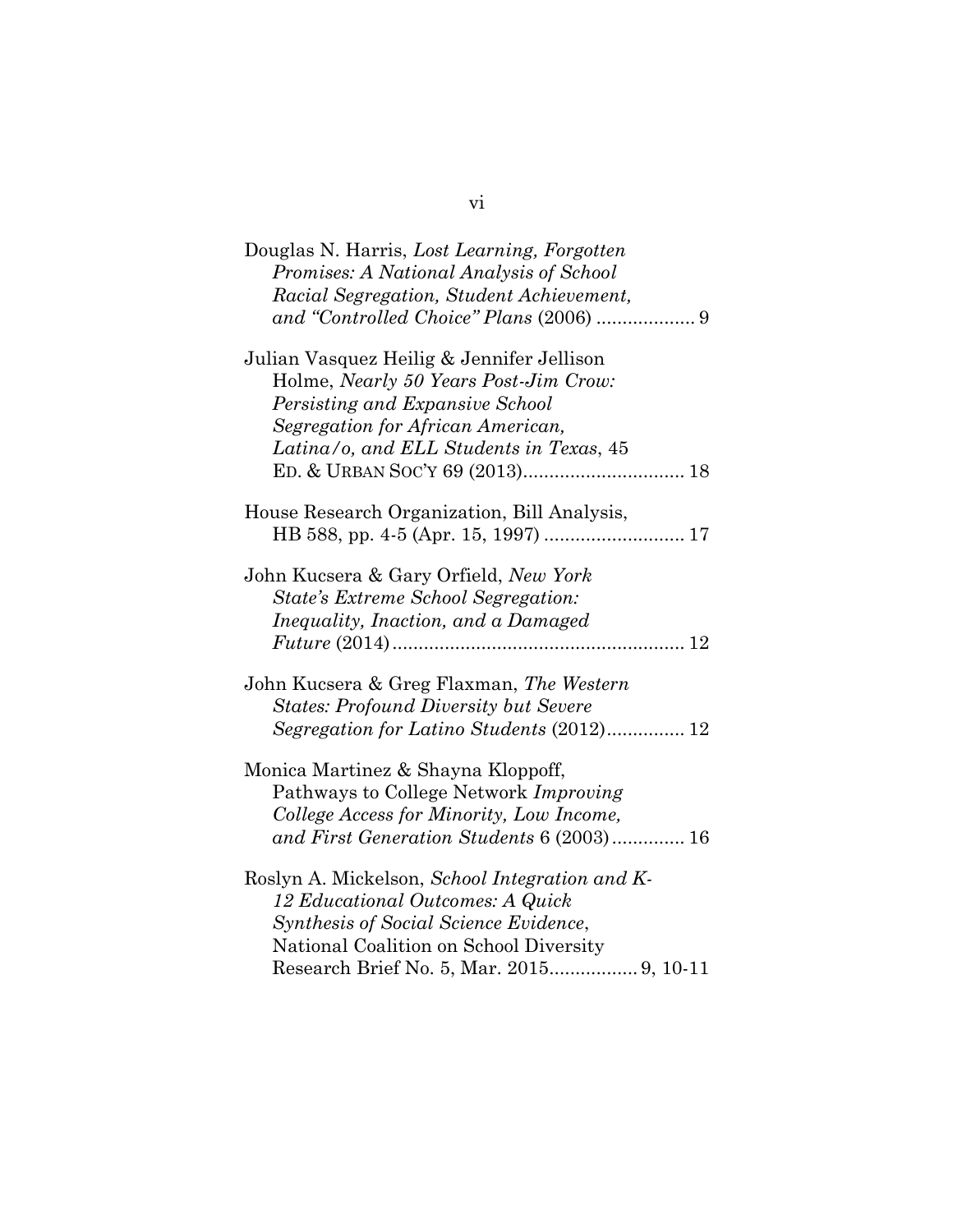| Gary Orfield, Reviving the Goal of an                                                                                                           |
|-------------------------------------------------------------------------------------------------------------------------------------------------|
| Integrated Society: A 21st Century                                                                                                              |
|                                                                                                                                                 |
| Victor B. Saenz, <i>Breaking the Segregation</i>                                                                                                |
| Cycle: Examining Students' Precollege                                                                                                           |
| Racial Environments and College Diversity                                                                                                       |
| <i>Experiences</i> , 34 REV. OF HIGHER ED. 1                                                                                                    |
|                                                                                                                                                 |
| Genevieve Siegel-Hawley, <i>How Non-Minority</i><br><b>Students Also Benefit from Racially Diverse</b><br>Schools, National Coalition on School |
|                                                                                                                                                 |
| Genevieve Siegel-Hawley & Erica<br>Frankenberg, Southern Slippage: Growing                                                                      |
| School Segregation in the Most                                                                                                                  |
| Desegregated Region of the Country (2012) 12                                                                                                    |

# vii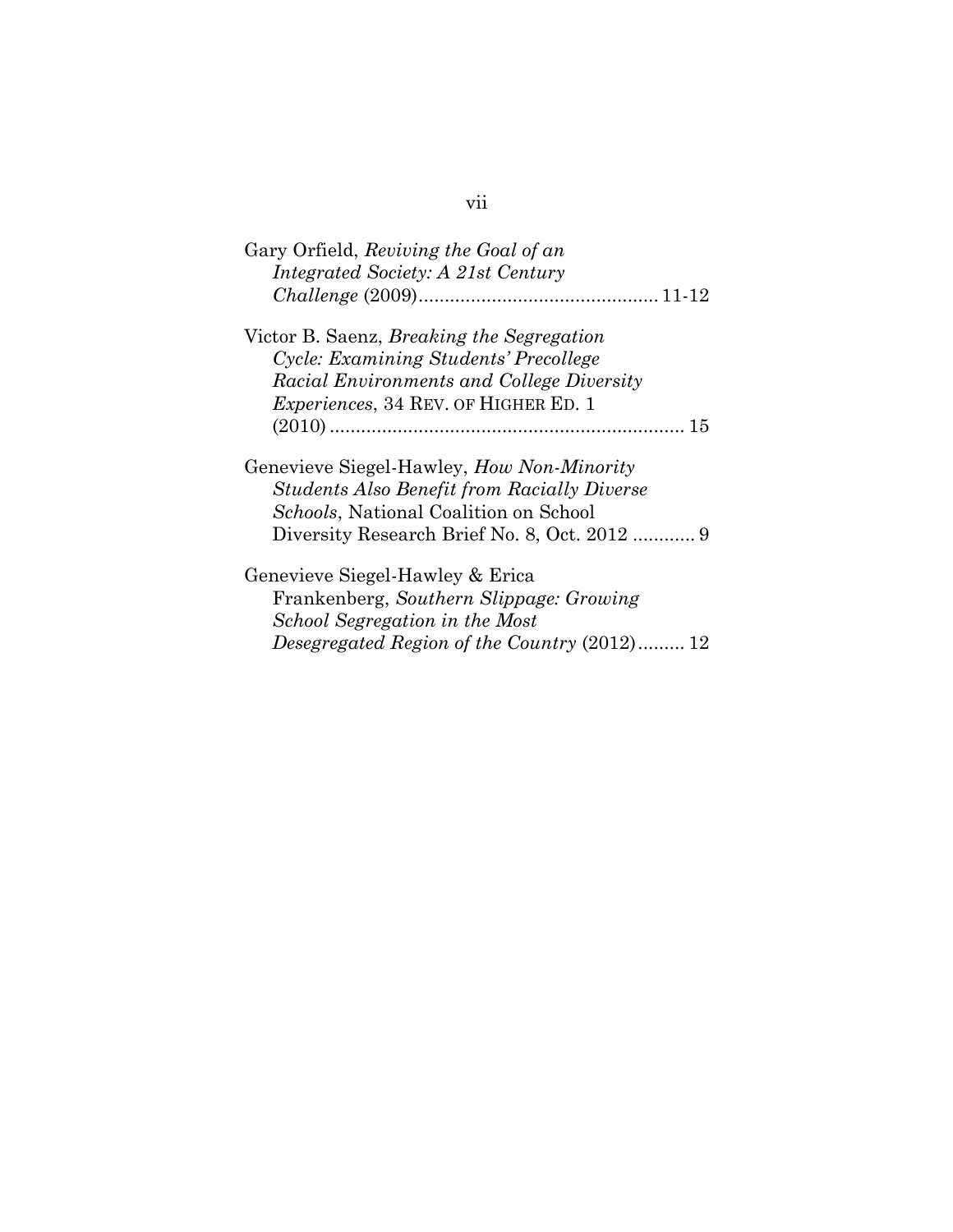# In The Supreme Court of the United States

No. 14-981 ABIGAIL NOEL FISHER,

*Petitioner*,

v.

UNIVERSITY OF TEXAS AT AUSTIN, *et al., Respondents.*

*On Writ of Certiorari to the United States Court of Appeals for the Fifth Circuit*

**BRIEF OF THE NATIONAL SCHOOL BOARDS ASSOCIATION, TEXAS ASSOCIATION OF SCHOOL BOARDS LEGAL ASSISTANCE FUND, AMERICAN ASSOCIATION OF SCHOOL ADMINISTRATORS, AMERICAN SCHOOL COUNSELORS ASSOCIATION, ASSOCIATION OF SCHOOL BUSINESS OFFICIALS INTERNATIONAL, NATIONAL ASSOCIATION OF SECONDARY SCHOOL PRINCIPALS, AND PDK INTERNATIONAL AS** *AMICI CURIAE* **IN SUPPORT OF RESPONDENTS**

#### **INTERESTS OF** *AMICI CURIAE*<sup>1</sup>

<span id="page-8-0"></span>National School Boards Association ("NSBA") is a not-for-profit organization of state associations of

<sup>&</sup>lt;sup>1</sup> This brief is filed with the written consent of all parties through universal letters of consent on file with the Clerk. No counsel for either party authored this brief in whole or in part, and no person or entity other than the *amici*, members, or their counsel made a monetary contribution to the brief's preparation or submission.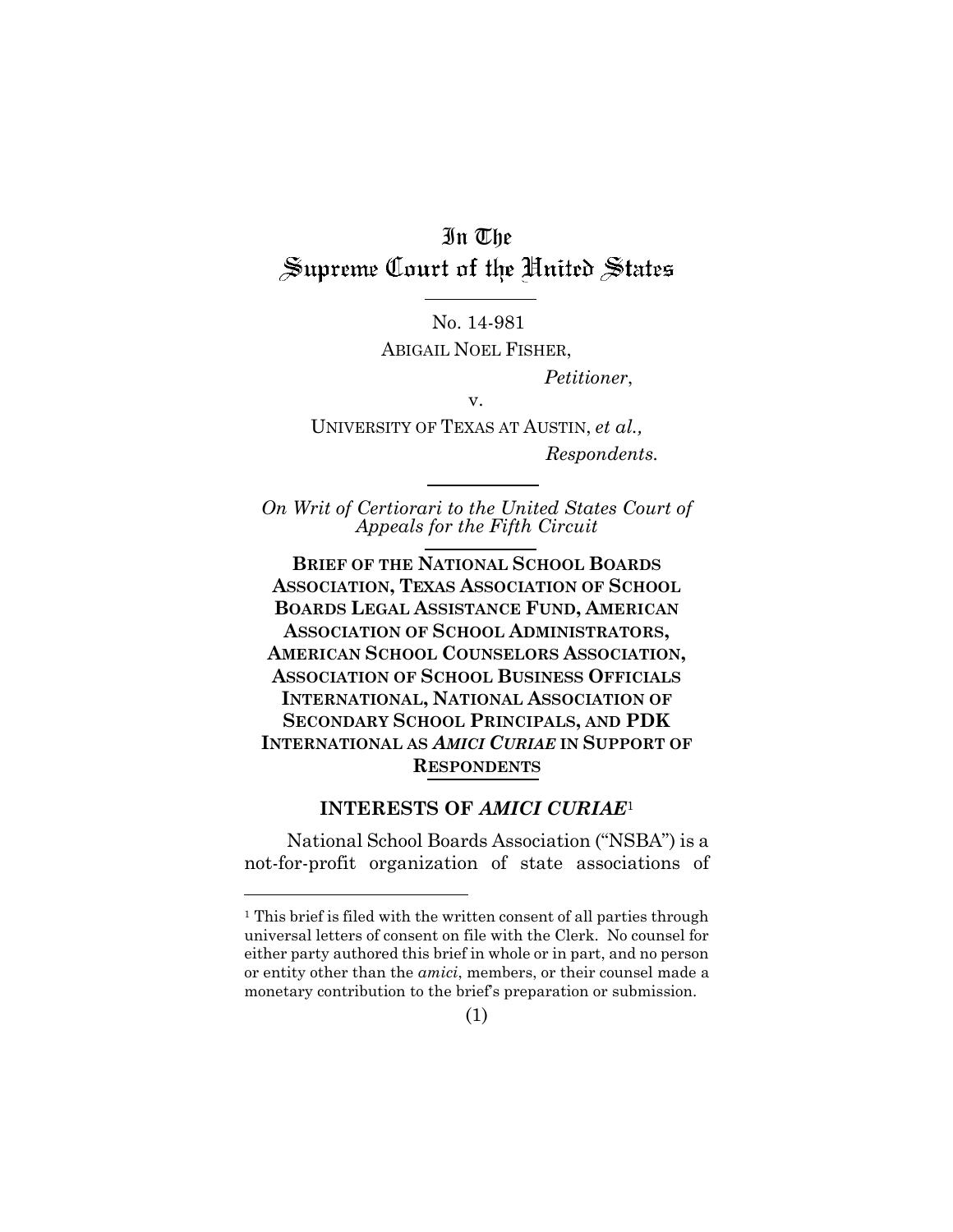school boards. Through its members, NSBA represents approximately 13,800 school districts across the United States that serve more than 50 million public school students. NSBA's members share a deep commitment to ensuring that all children receive a high-quality education that fully prepares them to succeed as productive citizens in our society. NSBA's members recognize the vital role of diversity in ensuring that high-quality education, and have relied on longstanding principles of this Court to inform their diversity-related efforts to foster success for all students. NSBA regularly represents its members' interests before Congress and federal and state courts, and has participated as *amicus curiae* in many cases related to diversity in education, including *Fisher v. University of Texas at Austin*, 133 S. Ct. 2411 (2013), and *Parents Involved in Community Schools v. Seattle School District No. 1*, 551 U.S. 701 (2007).

Approximately 750 public school districts across the State of Texas are members of the Texas Association of School Boards Legal Assistance Fund ("TASB LAF"), which advocates the interests of local school districts in cases with potential statewide impact. TASB LAF is governed by three organizations: the Texas Association of School Boards, Inc. ("TASB"); the Texas Association of School Administrators ("TASA"); and the Texas Council of School Attorneys ("CSA"). TASB is a nonprofit corporation whose members are the approximately 1,030 public school boards in Texas. As locally-elected boards of Trustees, TASB's members are responsible for the governance of Texas public schools. *See* TEX. EDUC. CODE ANN.  $\S$  11.151(b) & (d). TASA represents the State's school superintendents and other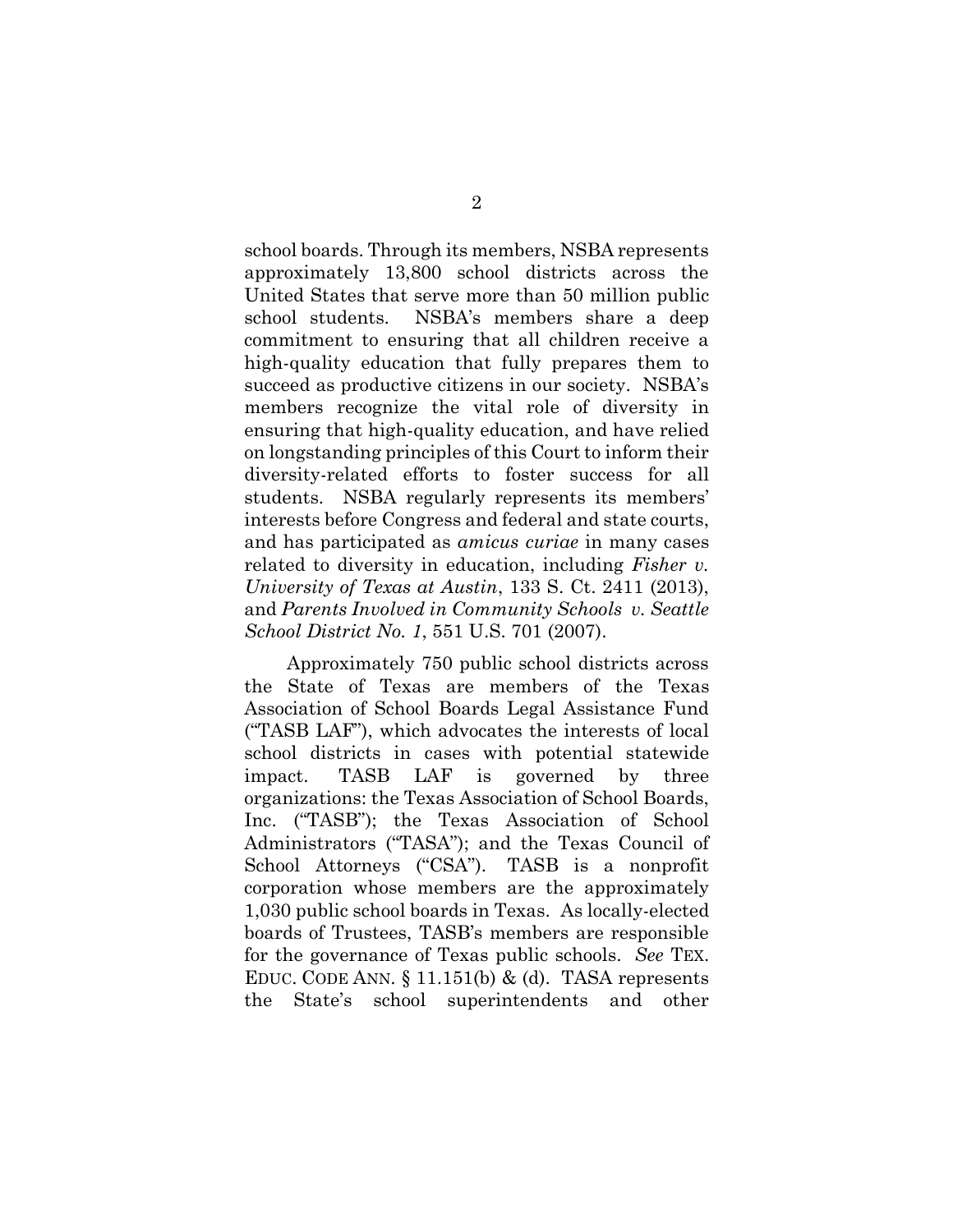administrators responsible for carrying out education policies adopted by their local boards of trustees. CSA consists of attorneys who represent more than 90% of the public school districts in Texas.

The American Association of School Administrators ("AASA"), founded in 1865, is the professional organization for more than 13,000 educational leaders in the United States and throughout the world. AASA members range from chief executive officers, superintendents and senior level school administrators to cabinet members, professors and aspiring school system leaders. AASA members are the chief education advocates for children. AASA members advance the goals of public education and champion children's causes in their districts and nationwide. As school system leaders, AASA members set the pace for academic achievement. They help shape policy, oversee its implementation, and represent school districts to the public at large.

American School Counselors Association ("ASCA") is a nonprofit,  $501(c)(3)$  professional organization that supports school counselors' efforts to help students focus on academic, personal/social, and career development. ASCA provides professional development, publications, and other resources, research, and advocacy to nearly 30,000 school counselors around the globe.

Founded in 1910, the Association of School Business Officials International ("ASBO International") is an educational association that supports school business professionals who are passionate about quality education. ASBO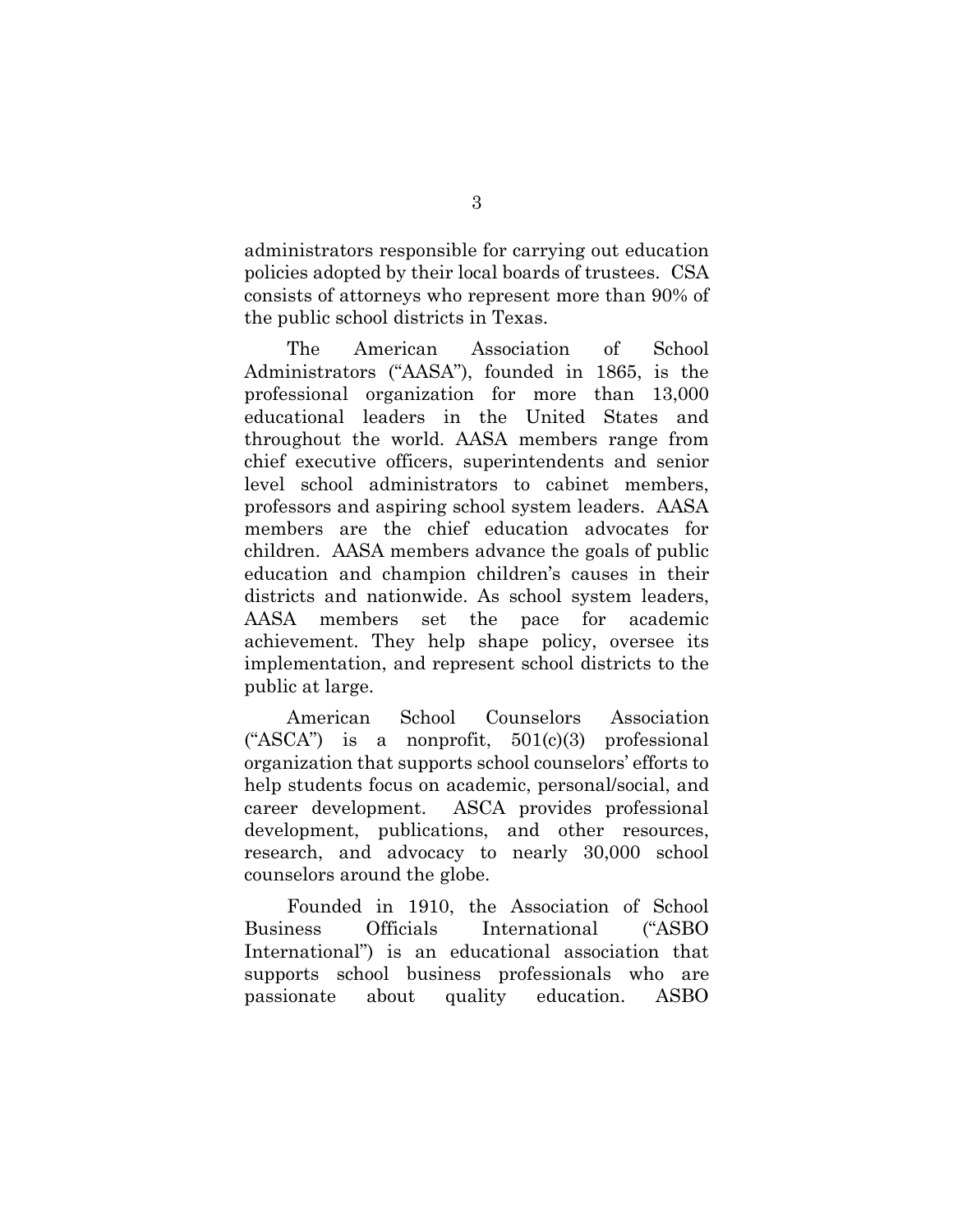International is committed to providing programs and services that promote the highest standards of school business management, professional growth, and the effective use of educational resources. Through its programs, services, advocacy, and global network, ASBO International is the voice of school business officials.

The National Association of Secondary School Principals ("NASSP"), the leading organization of and voice for middle level and high school principals, assistant principals, and school leaders from across the United States and 35 countries, connects and engages school leaders through advocacy, research, education, and student programs. NASSP also promotes the intellectual growth, academic achievement, character and leadership development, and physical well-being of youth.

PDK International, publisher of *Kappan* magazine, is a professional association for educators that brings together the top leaders, thinkers, and doers to collaborate and inspire one another. By providing professional learning opportunities, targeted networking, and relevant research, PDK International helps researchers and practitioners deepen their expertise, elevate their careers, and ultimately experience better results in their work.

#### **INTRODUCTION AND SUMMARY OF THE ARGUMENT**

<span id="page-11-0"></span>As this Court has recognized, the educational benefits that flow from a diverse student body are compelling throughout the education spectrum, including elementary and secondary schools. The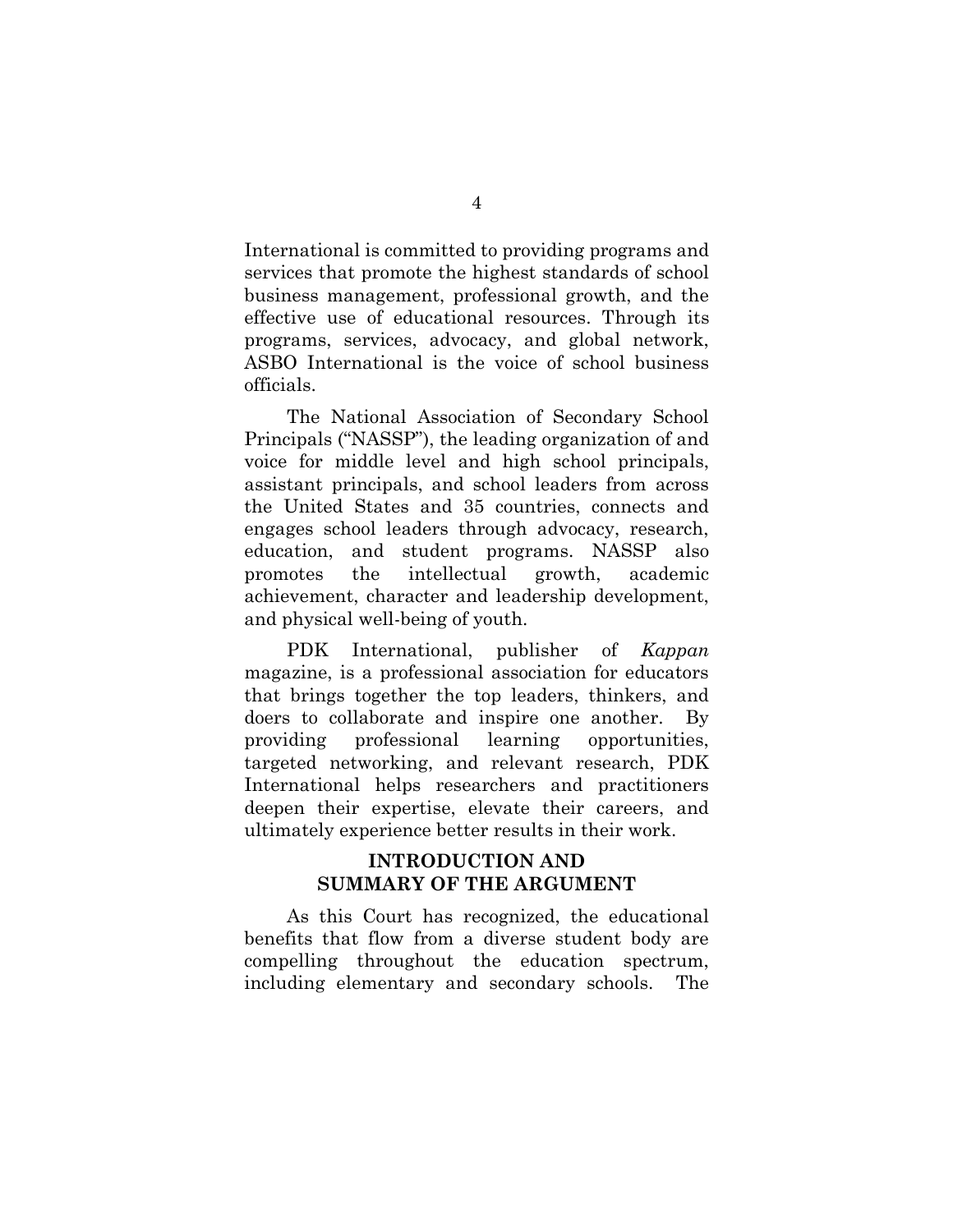pursuit of diversity in higher education does not operate in a vacuum; the diversity efforts of colleges and universities affect school districts, and *vice versa*. This Court's consideration of whether mechanical admissions plans like the Texas Top Ten Percent plan negate the constitutionality of holistic review thus affects not only diversity in higher education, but also vitally important interests in diversity in the nation's elementary, middle, and high schools. For this reason, *amici* urge this Court to permit colleges the flexibility to adopt admissions plans that work synergistically with diversity efforts that promote educational goals in K-12 public schools.

Colleges and secondary schools alike realize educational benefits from diverse student populations, including higher student achievement, the development of critical thinking and interpersonal skills necessary to thrive in the twenty-first century economy, and increased civic engagement in our evermore-diverse and pluralistic society. Increasing residential segregation heightens the need for schools to provide opportunities for students to engage with others from diverse backgrounds and perspectives, and at the same time increases the challenges for school districts trying to avoid the educational problems that accompany racial isolation and to achieve diverse learning environments.

University programs that move beyond mechanical percentage plans to seek qualitative diversity through holistic review support and reinforce school districts' efforts to achieve diversity. They permit universities to acknowledge the valuable and unique contributions that students educated in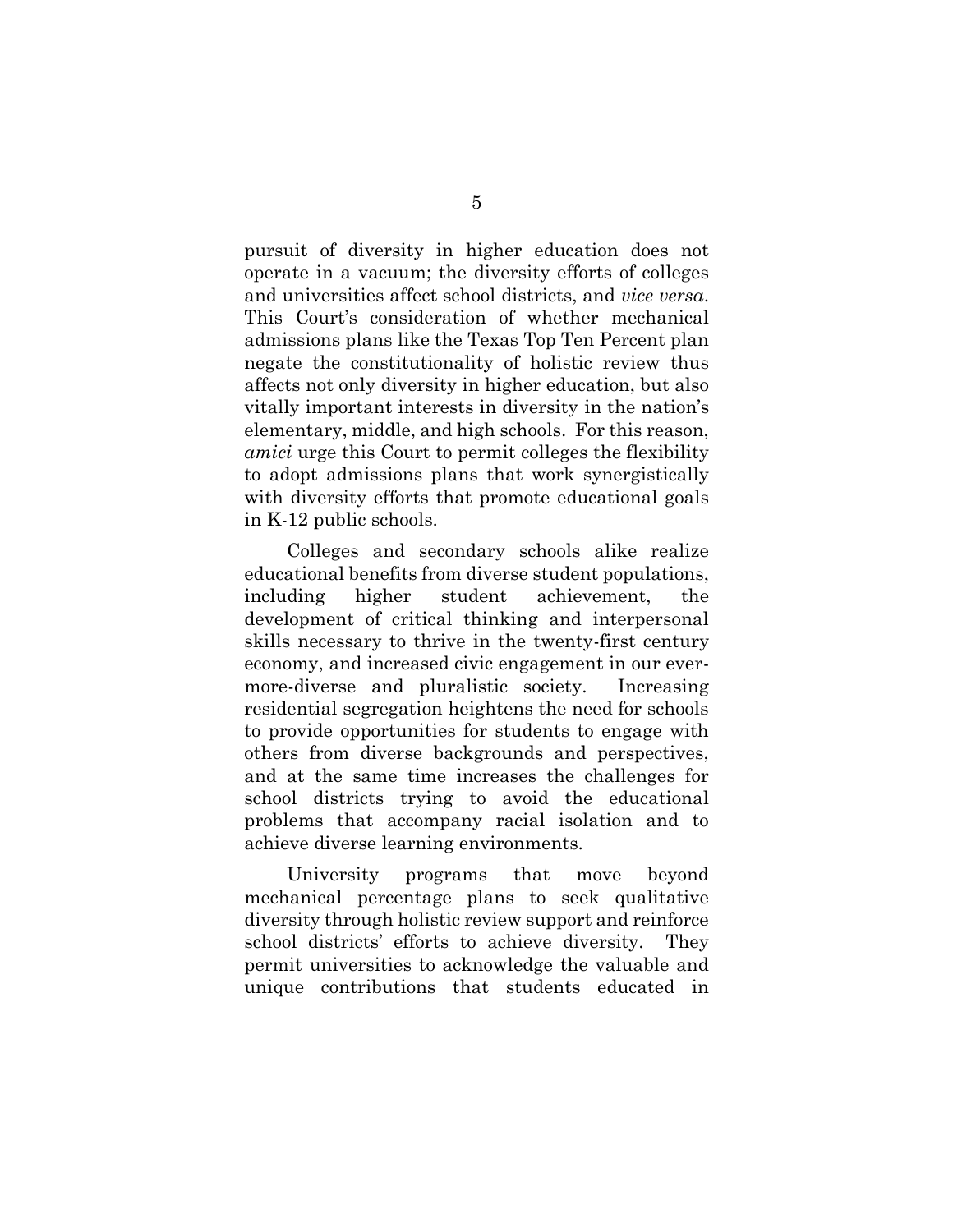integrated elementary and secondary environments can make to the college community, reinforcing the values school districts are attempting to inculcate in all students. By increasing college opportunities for such students, the programs encourage high levels of high school achievement, which in turn results in greater college access and diversity in the collegiate applicant pool. College-level holistic review and secondary school diversity efforts thus work together to further opportunities and achievement for all students.

While mechanical class-rank-based admissions programs may yield some numerical diversity on college campuses, they may work at cross purposes to school districts' efforts to promote the educational benefits of diverse schools. Both secondary and postsecondary diversity are compelling interests recognized by this Court. This Court should not interpret the Equal Protection Clause to restrict securing college-level diversity to means predicated on continued segregation in secondary education.

#### **ARGUMENT**

- <span id="page-13-1"></span><span id="page-13-0"></span>**I. THE INTEREST IN DIVERSITY IS COMPELLING THROUGHOUT THE EDUCATION SYSTEM, INCLUDING FOR ELEMENTARY AND SECONDARY SCHOOLS.**
	- **A. Preventing Racial Isolation and Creating a Diverse Student Population Are Compelling Interests.**

<span id="page-13-2"></span>As the Court observed in *Fisher v. University of Texas at Austin* (*Fisher I*), there is a compelling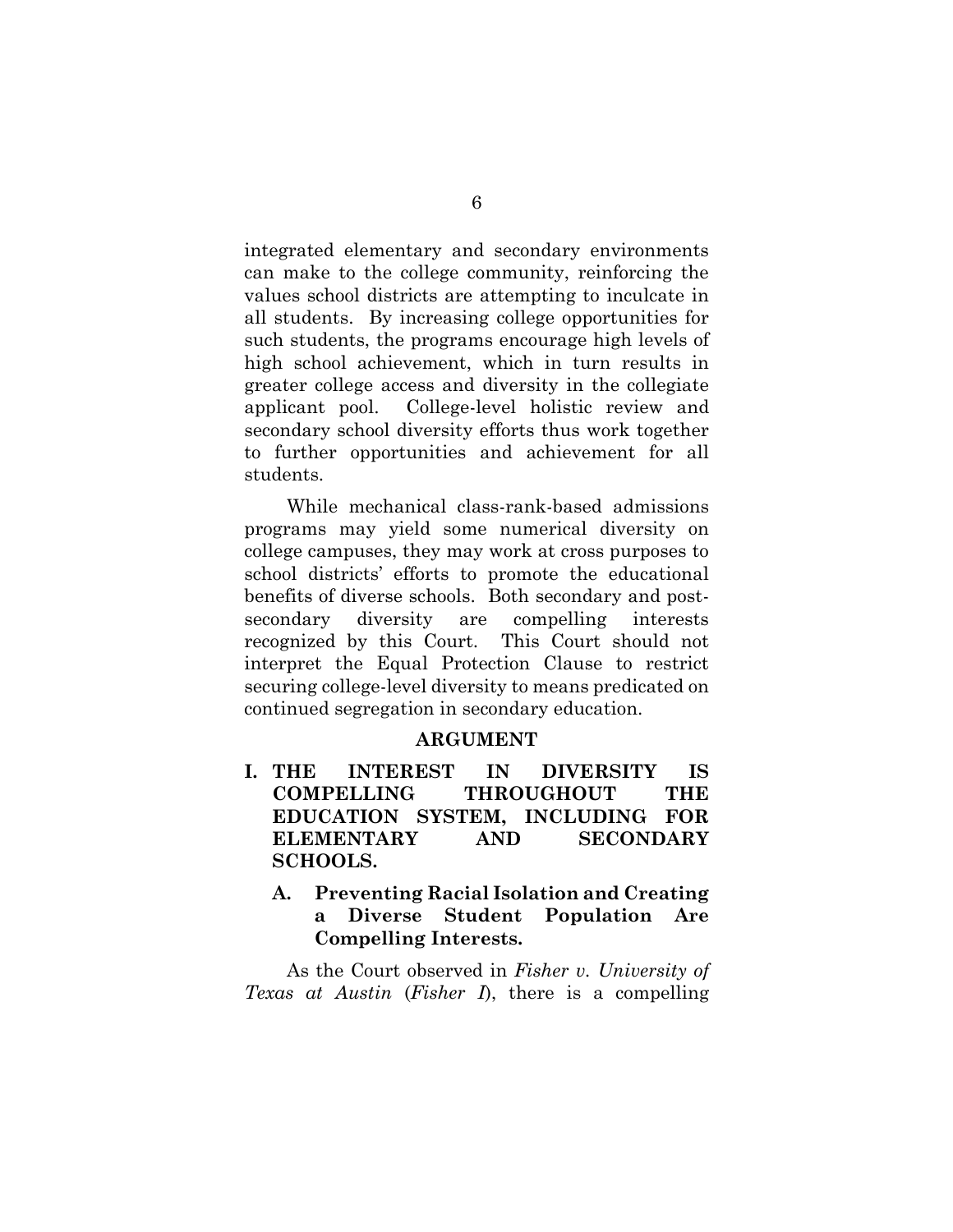interest "in the educational benefits that flow from a diverse student body." 133 S. Ct. 2411, 2417 (2013) (citing *Regents of Univ. of California v. Bakke*, 438 U.S. 265, 307-309 (1978) (opinion of Powell, J.)). A diverse student body "serves values beyond race alone, including enhanced classroom dialogue and the lessening of racial isolation and stereotypes." *Id.* at 2418.

That interest is equally compelling in elementary and secondary education. The "Nation's schools strive to teach that our strength comes from people of different races, creeds, and cultures uniting in commitment to the freedom of all." *Parents Involved in Cmty. Schs. v. Seattle Sch. Dist. No. 1*, 551 U.S. 701, 782 (2007) (Kennedy, J., concurring in part and concurring in the judgment). School districts need not "accept the status quo of racial isolation in schools" created by residential segregation. *Id.* at 788. Rather, a "compelling interest exists in avoiding racial isolation, an interest that a school district, in its discretion and expertise, may choose to pursue." *Id.* at 797. Likewise, "a district may consider it a compelling interest to achieve a diverse student population," of which race is but one component among many, including economic background, special needs, and special talents. *Id.* at 797-98; *see also id.* at 865 (Breyer, J., dissenting) ("Just as diversity in higher education was deemed compelling \*\*\*, diversity in public primary and secondary schools—where there is even more to gain—must be, *a fortiori*, a compelling state interest.").

Because sometimes "neighborhoods in our communities do not reflect the diversity of our Nation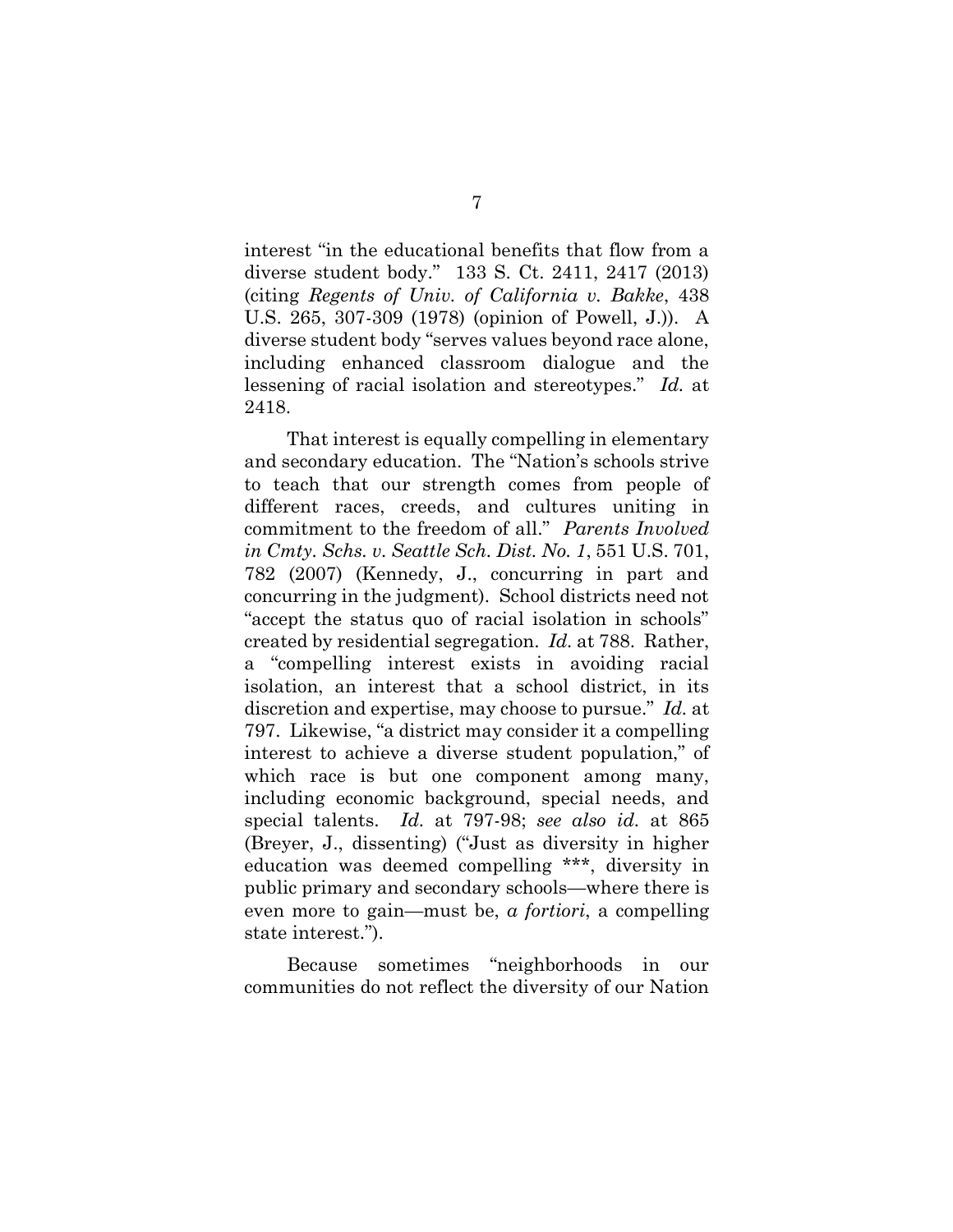as a whole," school districts—like many universities consider it part of their mission to continue the "important work of bringing together students of different racial, ethnic, and economic backgrounds" through a "nuanced, individual evaluation of school needs and student characteristics that might include race as a component." *Parents Involved*, 551 U.S. at 791, 798 (Kennedy, J., concurring in part and concurring in the judgment).

#### <span id="page-15-0"></span>**B. Education within a Diverse Student Body Provides Lifelong Benefits to All Students.**

When schools are able to achieve diversity including but not limited to racial and ethnic diversity—it delivers important benefits to *all* students, not just minority students. This Court has described those benefits at length in the higher education setting. *See Grutter v. Bollinger*, 539 U.S. 306, 330-332 (2003). Those benefits are equally robust and important in elementary and secondary schools, making diversity imperative throughout the education spectrum.

First, "[d]iverse learning environments provide benefits for all students, including improved academic achievement, the inculcation of democratic and civic values, and critical thinking, collaboration, and communication skills." Arthur L. Coleman et al., *Achieving Educational Excellence for All: A Guide to Diversity-Related Policy Strategies for School Districts* 6 (2011). Empirical studies indicate that all students benefit from diversity in terms of improved critical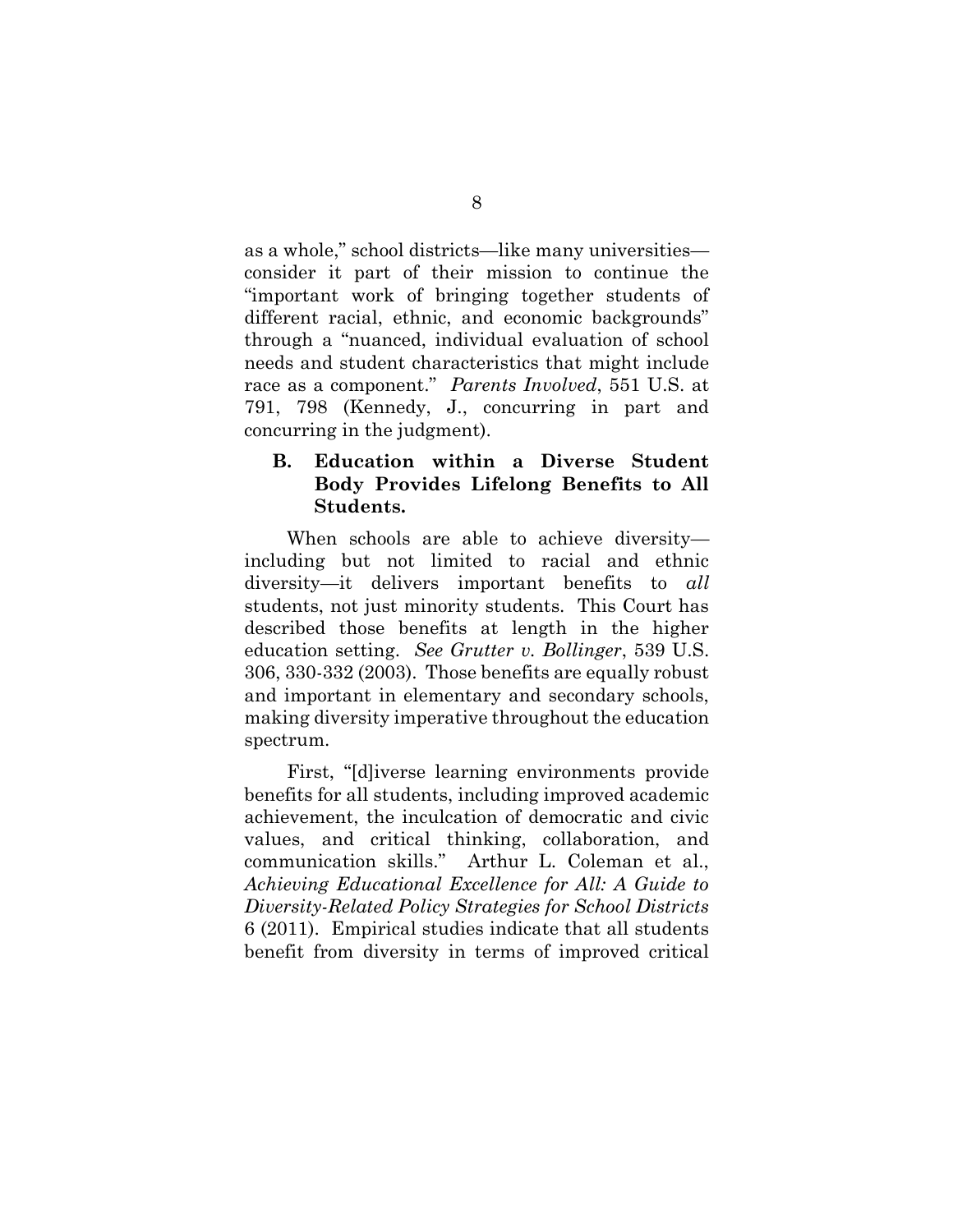thinking and improved social learning skills. <sup>2</sup> In addition, students who attend racially diverse schools achieve higher test scores and better grades, are more likely to graduate from high school, and are more likely to attend and graduate from college than their otherwise comparable peers who attend schools with high concentrations of minority and low-income students.<sup>3</sup>

These educational benefits do not accrue to the students alone. Rather, diversity in schools is essential to prepare students to meet the needs of twenty-first century employers. "Global business and homegrown firms alike demand workers that can relate to, understand, and engage people from all walks of life and from diverse backgrounds." Coleman, *Achieving Educational Excellence for All*, at 5. Many of the nation's economic sectors require that workers have the problem-solving and interpersonal skills that are enhanced by education in diverse environments.<sup>4</sup>

<sup>4</sup> *See* Conference Bd. et al., *Are They Really Ready to Work? Employers' Perspectives on the Basic Knowledge and Applied*

<sup>2</sup> *See, e.g.*, Kathleen M. Brown, *The Educational Benefits of Diversity*, 5 LEADERSHIP & POL'Y IN SCHS. 325, 339, 344 (2006); Genevieve Siegel-Hawley, *How Non-Minority Students Also Benefit from Racially Diverse Schools*, National Coalition on School Diversity Research Brief No. 8, Oct. 2012, at 1-2.

<sup>3</sup> *See, e.g.*, Roslyn A. Mickelson, *School Integration and K-12 Educational Outcomes: A Quick Synthesis of Social Science Evidence*, National Coalition on School Diversity Research Brief No. 5, Mar. 2015, at 1-2; Douglas N. Harris, *Lost Learning, Forgotten Promises: A National Analysis of School Racial Segregation, Student Achievement, and "Controlled Choice" Plans* 3 (2006) (reporting regression analysis of test results from more than 18 million students indicating that minority students learn more in integrated schools).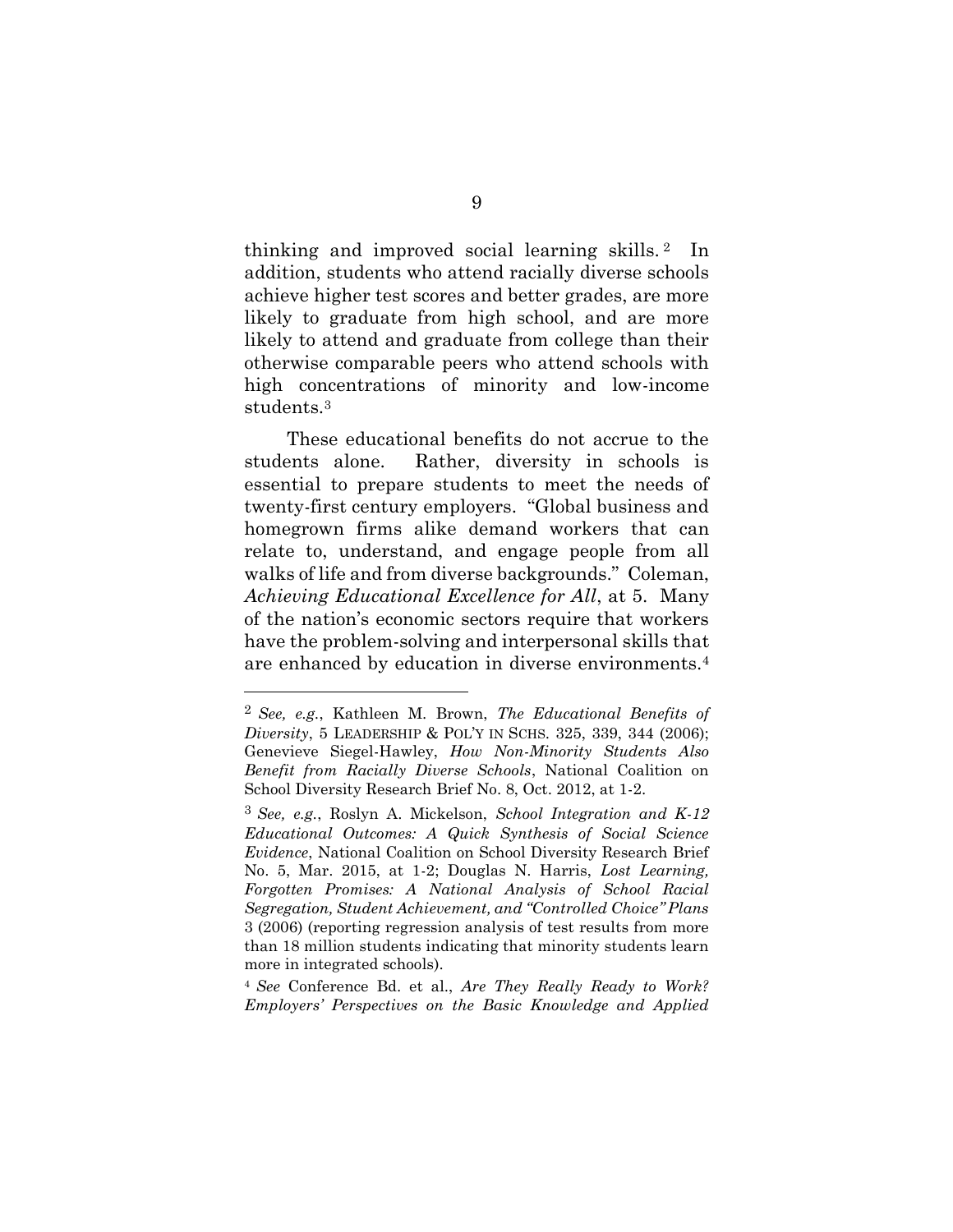Pluralistic education provides the type of learning experiences that aid student success in a labor market that demands early and continuing exposure to diversity.

Moreover, because schools are the "very foundation of good citizenship," *Brown v. Bd. of Educ.*, 347 U.S. 483, 493 (1954), education within a diverse student body develops citizenship traits, values, and social skills that make students productive and thriving citizens in our increasingly diverse democracy. Studies show that "children exposed to racially diverse peers in the classroom exhibit reduced adherence to racial stereotypes and reduced racial prejudice, and they are more willing to engage in voluntary interactions with peers of a different race." Jomills Henry Braddock II, *Looking Back: The Effects of Court-Ordered Desegregation*, *in* FROM THE COURTROOM TO THE CLASSROOM: THE SHIFTING LANDSCAPE OF SCHOOL DESEGREGATION 3, 11 (Claire E. Smrekar & Ellen B. Goldring eds., 2009).<sup>5</sup> This

*Skills of New Entrants to the 21st Century U.S. Workforce* 49 (2006) (placing ability to handle diversity and to participate in teamwork and collaboration as two of the top five work-related skills expected to increase in importance over the next five years); Robert A. Garda, *The White Interest in School Integration*, 63 FLA. L. REV. 599, 630-43 (2011) (describing ways in which employers favor students who have developed cross-cultural competence enhanced by education in schools with diverse student bodies).

<sup>5</sup> *See also, e.g.*, Susan Eaton & Gina Chirichigno, *The Impact of Racially Diverse Schools in a Democratic Society*, National Coalition on School Diversity Research Brief No. 3, Mar. 2011 (describing research indicating that schools with more diverse student populations promote cross-racial understanding, reduce prejudice, and further social cohesion); Mickelson, *School*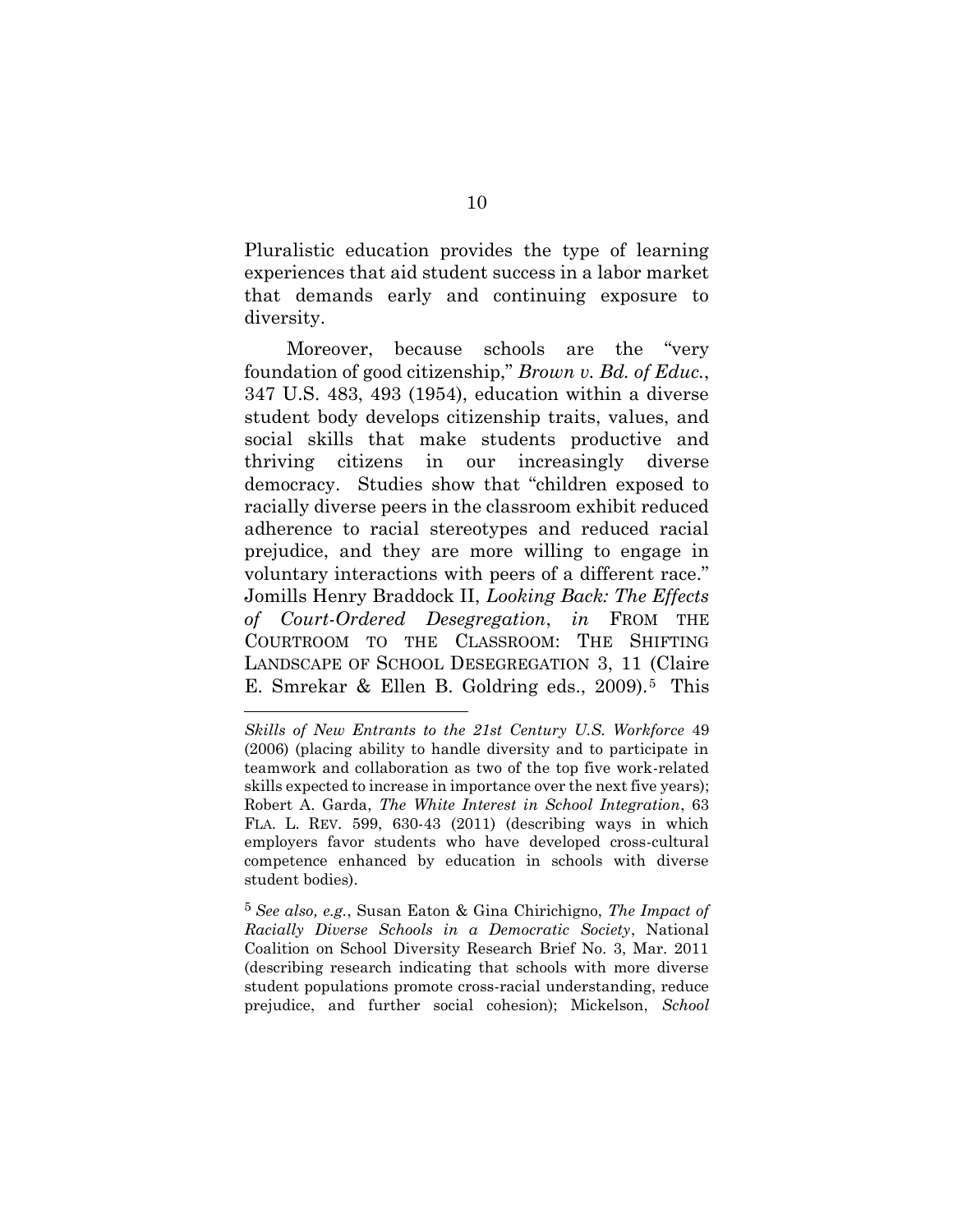effect tends to decrease residential segregation over time, resulting in a virtuous cycle.<sup>6</sup>

In sum, as with colleges, *see Grutter*, 539 U.S. at 330-332, the educational benefits of diversity in elementary and secondary schools stretch across many realms of student learning and development, including academic achievement, social and interpersonal skills, workplace preparation, and civic engagement. Securing those benefits is a compelling objective for the education system as a whole.

#### <span id="page-18-0"></span>**C. Stubborn and Growing Residential Segregation Heightens the Need for Diversity in Education.**

Although the importance of education within a diverse setting is increasing in our ever-more-diverse society, the challenges to achieving that diversity are growing, too. Many communities have become increasingly segregated, often resulting in the resegregation of neighborhood schools. "Voluntary migration patterns and economic segregation have replaced legally imposed divisions." Coleman, *Achieving Educational Excellence for All*, at 5. Roughly two of every five black or Latino students attend intensely segregated schools (meaning 90-100% of students are minorities), up from fewer than one of every three in 1988. Gary Orfield, *Reviving the Goal* 

*Integration and K-12 Educational Outcomes*, at 3 (diverse schools result in, *inter alia*, reductions in prejudice and increases in cross-racial friendships).

<sup>6</sup> Eaton & Chirichigno, *The Impact of Racially Diverse Schools in a Democratic Society*, at 3-4.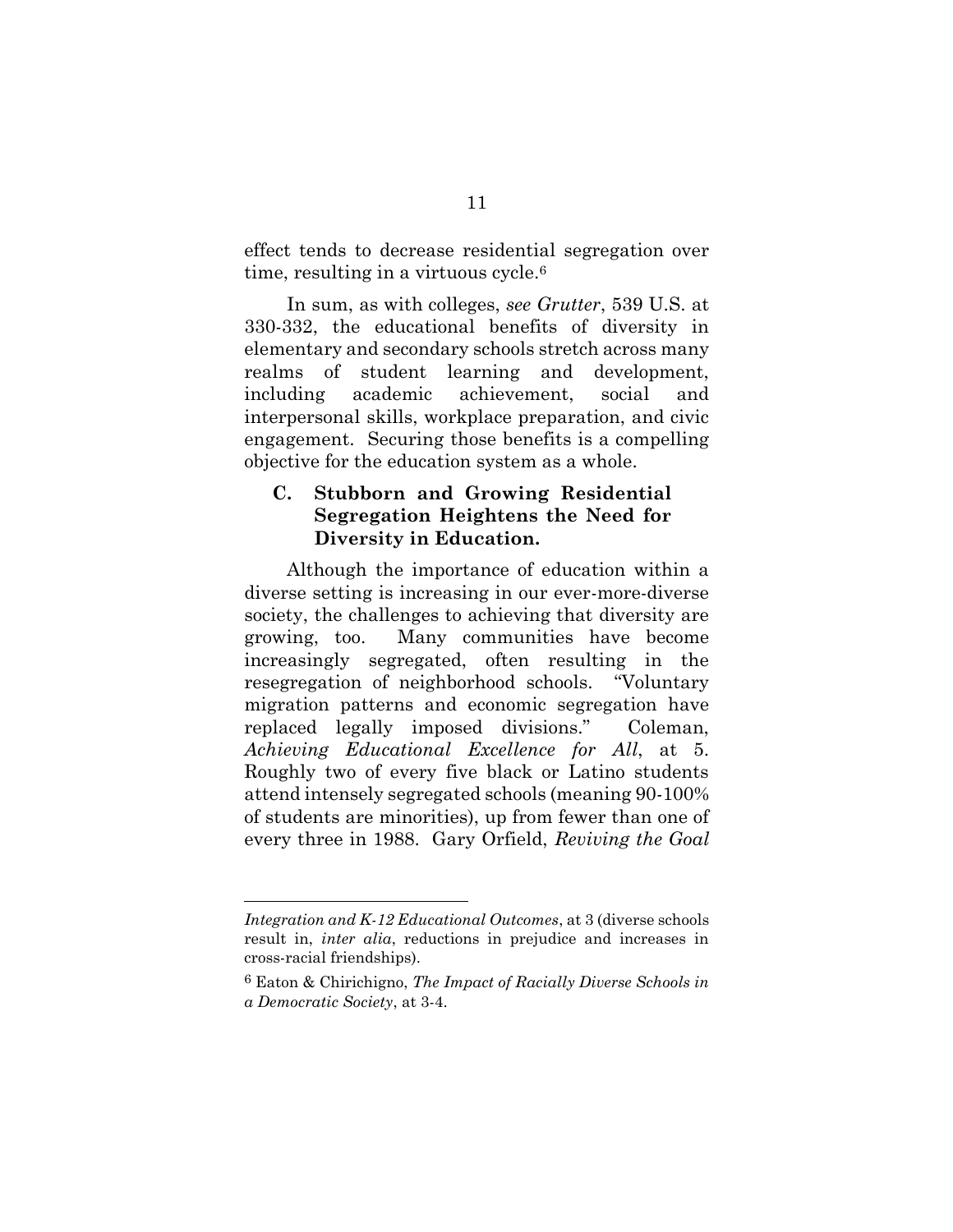*of an Integrated Society: A 21st Century Challenge* 12 (2009).

This resegregation is not limited to a handful of areas; it spans the nation. <sup>7</sup> It creates both a heightened need for, and challenge to, the ability of school districts to create diverse learning environments. Where neighborhoods are less diverse, the education system may become a critical forum for providing students the opportunity to interact with others from different backgrounds and perspectives from an early age. Yet that same neighborhood segregation makes it more difficult for school districts to provide that opportunity. Notwithstanding that challenge, and although much work remains to be done, school districts across the country—like many colleges and universities—are engaged in an intensive effort to secure the educational benefits of diversity for their students.

These efforts include drawing attendance boundaries to achieve a socioeconomic balance in each school, multi-district initiatives whereby multiple neighboring districts create a metropolitan-wide learning community with the goal of improving

<sup>7</sup> *See, e.g.*, Jennifer B. Ayscue et al., *Losing Ground: School Segregation in Massachusetts* v (2013); Genevieve Siegel-Hawley & Erica Frankenberg, *Southern Slippage: Growing School Segregation in the Most Desegregated Region of the Country* (2012); John Kucsera & Greg Flaxman, *The Western States: Profound Diversity but Severe Segregation for Latino Students* (2012); John Kucsera & Gary Orfield, *New York State's Extreme School Segregation: Inequality, Inaction, and a Damaged Future* (2014); Greg Flaxman et al., *A Status Quo of Segregation: Racial and Economic Imbalance in New Jersey Schools, 1989-2010* (2013).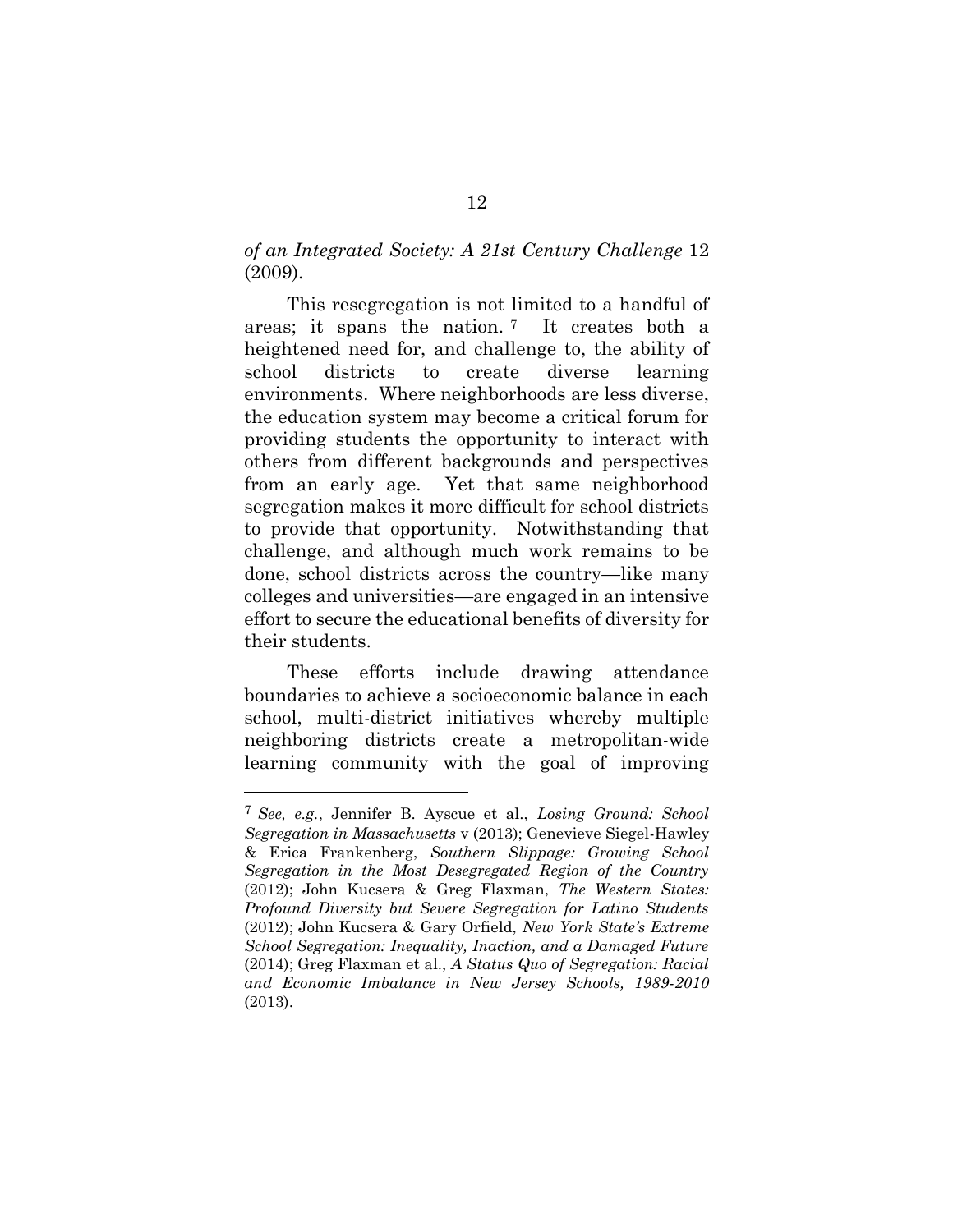diversity, and assignment plans that consider parental choice and individual student characteristics. *See* Coleman, *Achieving Educational Excellence for All*, at 33-35 (giving examples from different school districts); *Parents Involved*, 551 U.S. at 789 (Kennedy, J., concurring in part and concurring in the judgment) (describing measures available to school districts, including but not limited to "strategic site selection of new schools; drawing attendance zones with general recognition of the demographics of neighborhoods; allocating resources for special programs; [and] recruiting students and faculty in a targeted fashion").

#### <span id="page-20-0"></span>**II. WHEN COLLEGES PURSUE QUALITATIVE DIVERSITY THROUGH A HOLISTIC REVIEW PROCESS, IT FURTHERS THE COMPELLING INTEREST IN DIVERSITY ACROSS THE EDUCATION SPECTRUM.**

The pursuit of qualitative diversity, including consideration of race where necessary, is a critical part of the effort to achieve diversity in education. The efforts of school districts and universities in that regard go hand in hand, because elementary and secondary schools are part of a continuum of student learning and development with colleges and universities. Diversity in secondary schools helps secure the educational benefits of diversity in college, and *vice versa*. Students who are educated prior to college in diverse learning environments bring their educational and social experiences and competencies to their post-secondary communities; colleges seeking highly diverse admissions pools find such students when K-12 schools have successfully fostered diverse student bodies. Accordingly, the benefits of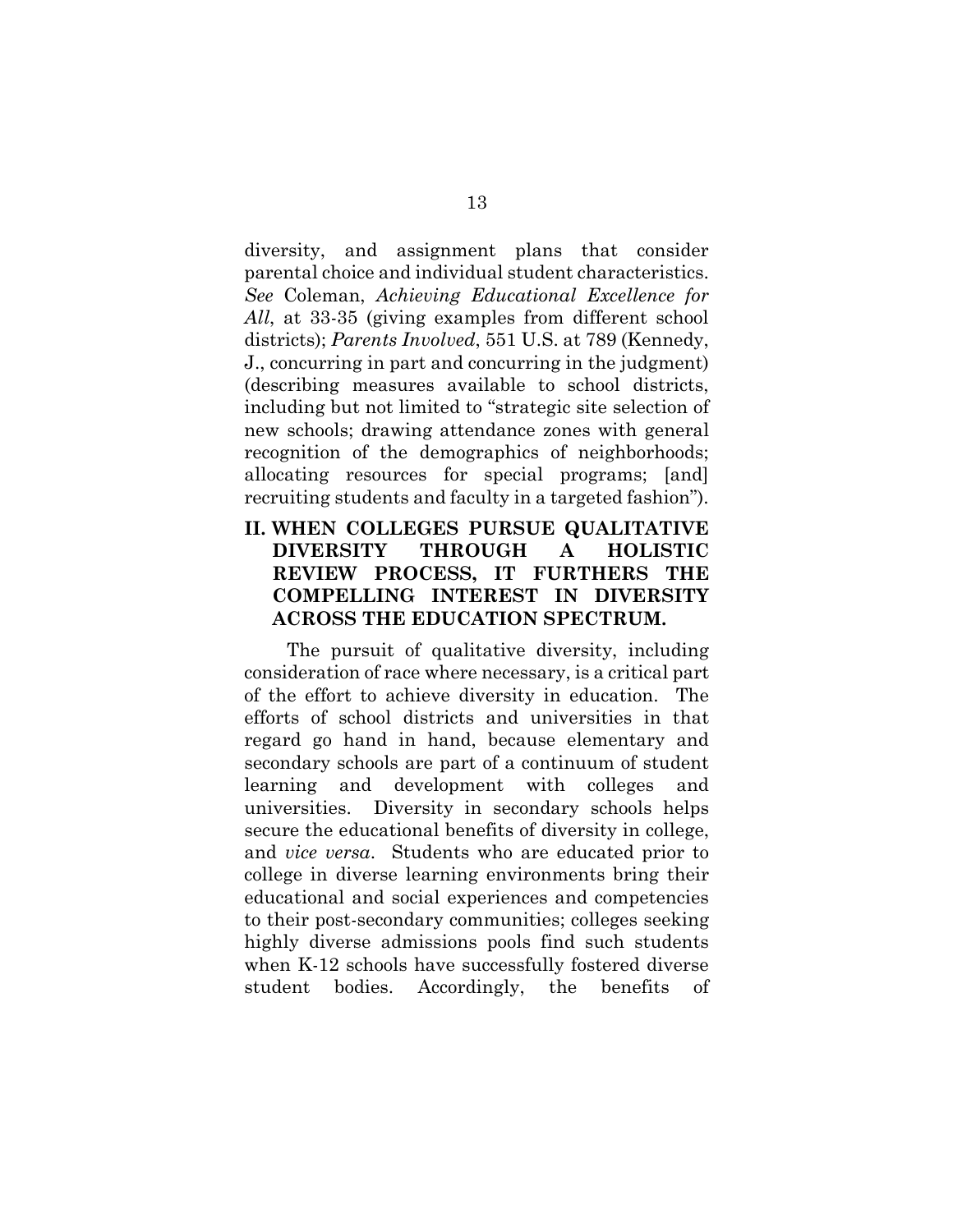educational diversity can be fully realized only if the pathways to diversity remain open at all levels of education. And it is vital that the means to achieve diversity at the post-secondary level do not discourage the ongoing efforts of the nation's school districts to limit racially isolated schooling caused by *de facto* segregation.

Yet that is exactly what a mechanical numbersbased process standing alone does: trade diversity in one setting for diversity in the other. Such plans yield numerical racial diversity in college only so long as secondary schools lack such diversity. As the Fifth Circuit found, such percentage plans are not by themselves adequate race-neutral alternatives to a holistic review process that permits colleges to achieve qualitative diversity that takes into account a broad array of qualifications and characteristics across all racial groups.

#### <span id="page-21-0"></span>**A. Qualitative Diversity Programs at the University Level Reinforce School Districts' Efforts to Achieve Integrated Elementary and Secondary Education.**

One of the values of the University of Texas's holistic review process is that it permits the University to consider the many ways an individual might contribute to the rich and challenging educational environment of the university. *See Fisher I*, 133 S. Ct. at 2418 (The "diversity that furthers a compelling state interest encompasses a far broader array of qualifications and characteristics of which racial or ethnic origin is but a single though important element.") (quoting *Bakke*, 438 U.S. at 315 (opinion of Powell, J.)).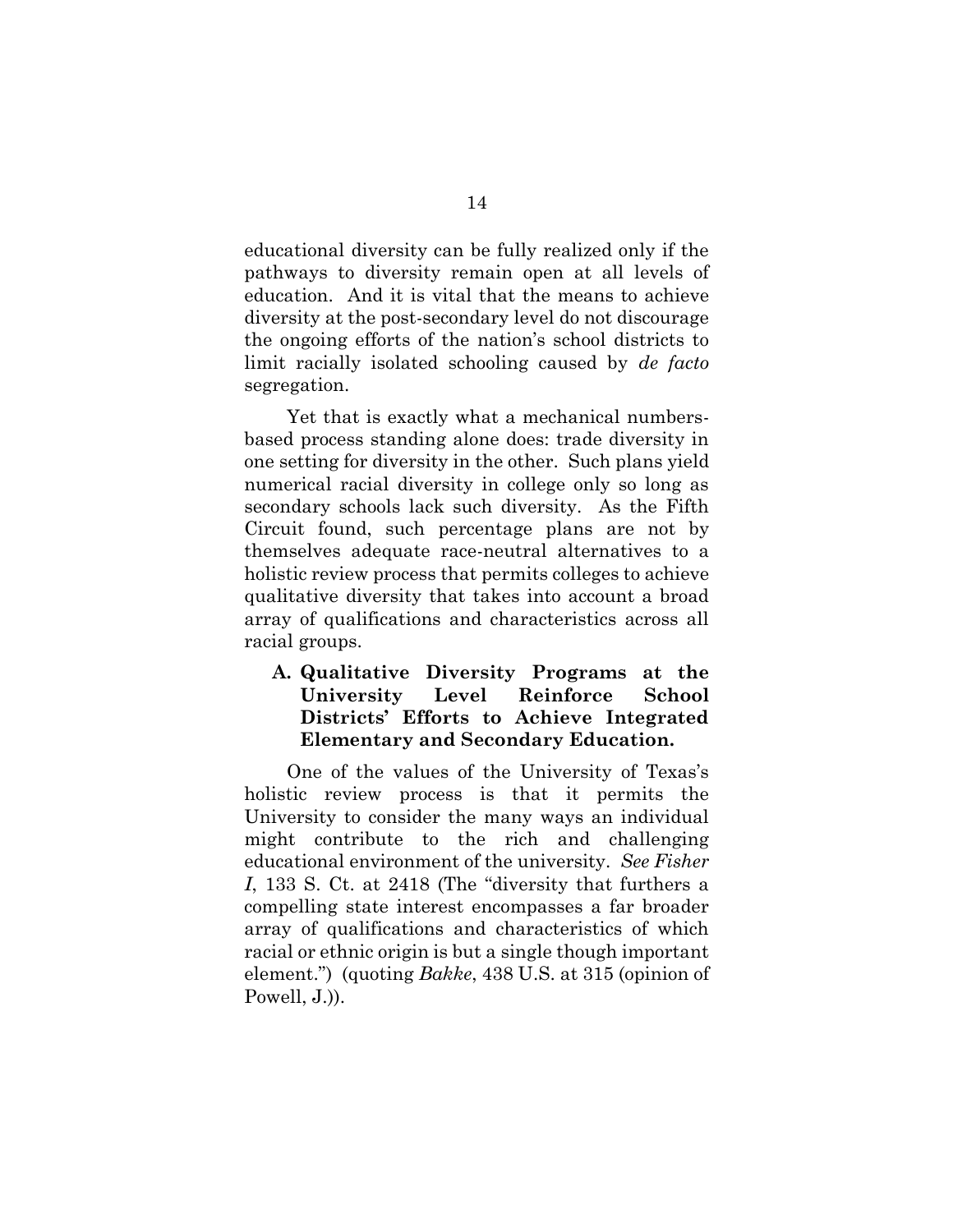That includes the ability to ensure a diversity of backgrounds within—as well as among—racial groups, and specifically the ability to consider, *inter alia*, whether a minority student brings to college the experience of learning and succeeding in an integrated environment. That not only promotes educational benefits in college, it also rewards and reinforces precisely the outcomes that pluralistic education at the secondary level seeks to achieve: graduating students, minority and non-minority, who have begun to develop the critical thinking and cross-cultural competencies essential to the future success of students individually and that of our society as a whole.

Studies demonstrate that students educated in integrated environments bring something unique to their colleges and universities: students who "study with diverse peers in high school are likely to be best prepared to positively engage diverse peers in college." Victor B. Saenz, *Breaking the Segregation Cycle: Examining Students' Precollege Racial Environments and College Diversity Experiences*, 34 REV. OF HIGHER ED. 1, 19 (2010).The efforts of school districts to achieve diverse learning environments thus benefit colleges, if they are permitted to consider the unique perspectives and contributions of students who have been educated in a pluralistic environment as part of a holistic review process that includes race as one factor.

The benefits of that holistic review process flow in both directions. A holistic review process like the admissions program at the University of Texas operates to create critical college opportunities for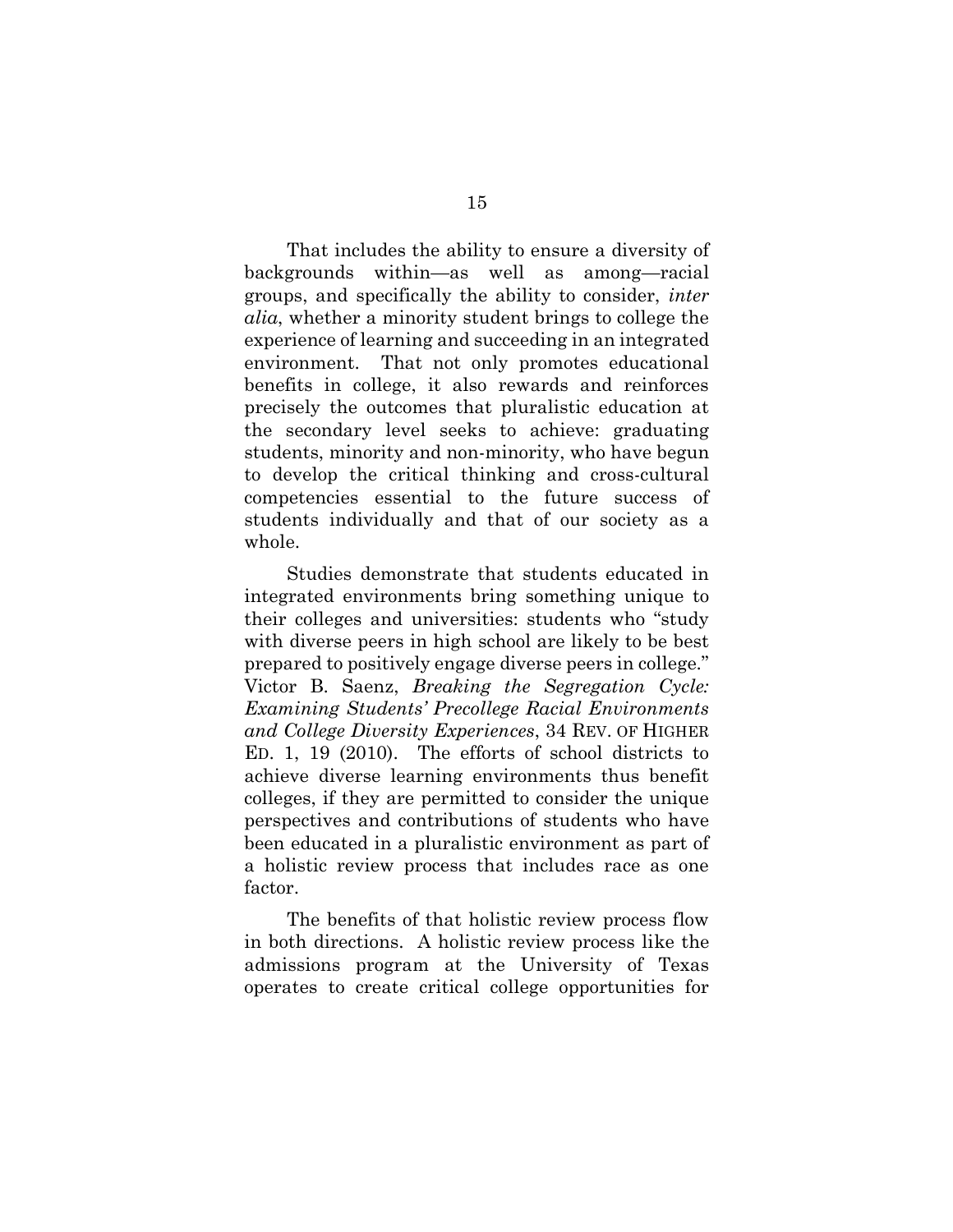minority students often better qualified than the nonminority students automatically admitted under the Top Ten Percent law. Its heightened focus upon individual student characteristics enhances the likelihood of college admission for those minority students graduating from the integrated schools that many school boards are striving to achieve. Those college opportunities, in turn, reinforce efforts to secure high student achievement at the secondary level. When students can see a clear pathway to college for students with similar backgrounds, interests, or experiences, they are more likely to strive in secondary school with an eye towards college success. <sup>8</sup> This effect is mutually reinforcing for diversity at the post-secondary level, as a clear pathway to college encourages more students to apply and increases the diversity of the collegiate applicant pool. Qualitative diversity at both ends of the education spectrum thus feeds on itself, generating beneficial effects in both directions and helping universities and school districts to provide all their students with the educational benefits of diversity.

<sup>8</sup> *See, e.g.*, Monica Martinez & Shayna Kloppott, Pathways to College Network, *Improving College Access for Minority, Low-Income, and First Generation Students* 6 (2003) (the creation of "high expectations and clear pathways to postsecondary education" is essential to encouraging college attendance); Thurston Domina & Erik Ruzek, *Paving the Way: K-16 Partnerships for Higher Education Diversity and High School Reform*, 26 ED. POL'Y 243, 255 (2012) (reporting study indicating that "[d]istricts involved in comprehensive K-16 partnerships report surprisingly high levels of student academic achievement").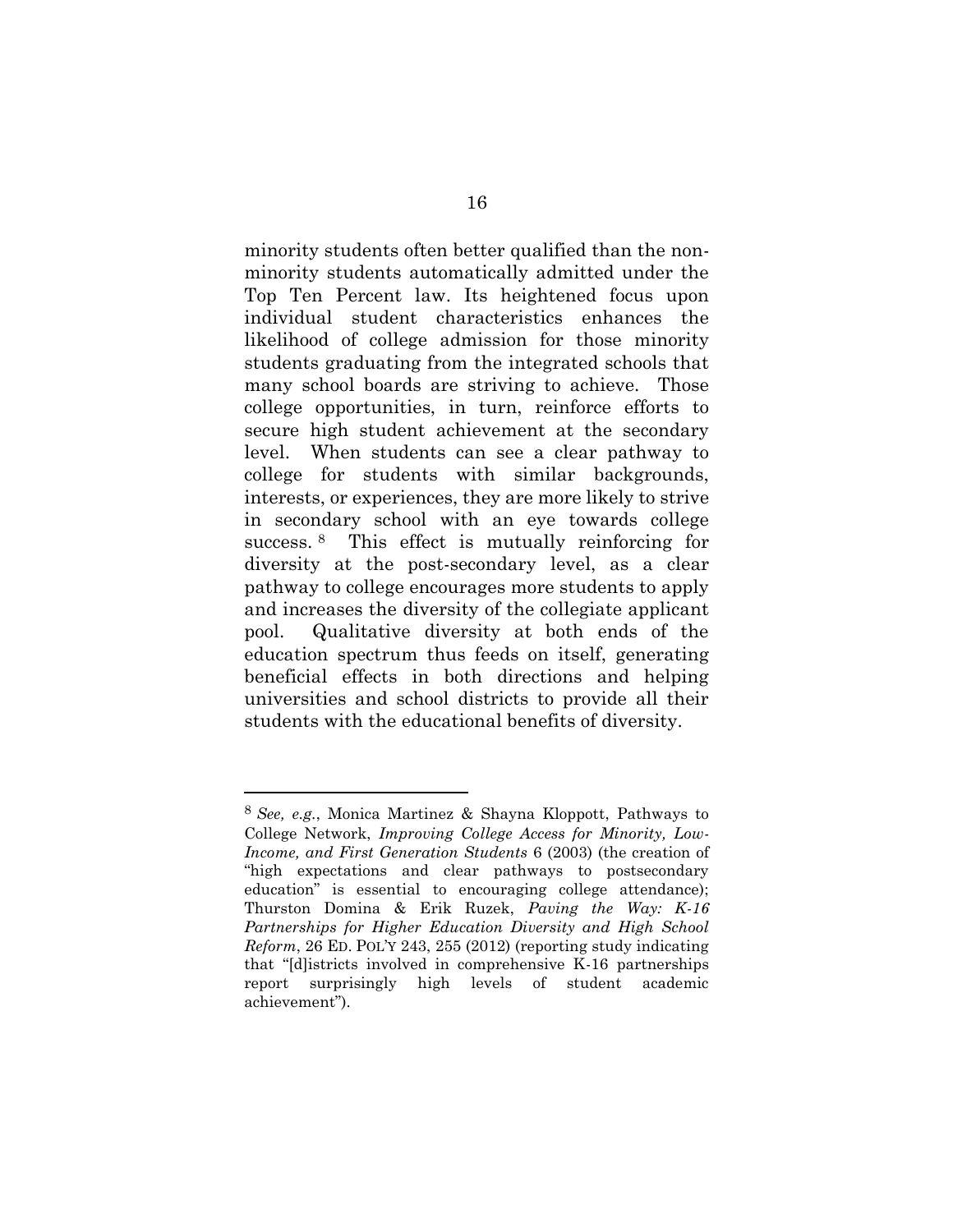#### <span id="page-24-0"></span>**B. Restricting Universities to Mechanical Race-Neutral Alternatives Would Undermine Diversity Programs in Elementary and Secondary Schools.**

Mechanical class-rank-based programs like the Texas Top Ten Percent plan admit students based on a single characteristic; they do not permit colleges the flexibility to make educational judgments about the value of the unique perspectives and contributions of minority students from integrated schools in the way that a holistic review process does. Such plans "may preclude the university from conducting the individualized assessments necessary to assemble a student body that is not just racially diverse, but diverse along all the qualities valued by the university." *Grutter*, 539 U.S. at 340. But that is not their only flaw. Restricting universities to such mechanical alternatives would put universities at cross purposes with school districts' efforts to achieve the educational benefits of diversity for elementary and secondary school students.

Although they are facially race-neutral, there is no doubt that programs like the Texas Top Ten Percent plan are race-conscious in design. While the intent of the Texas law may have been well-meaning, it was adopted with segregated secondary education as its premise. *See* House Research Organization, Bill Analysis, HB 588, pp. 4-5 (Apr. 15, 1997) ("Many regions of the state, school districts, and high schools in Texas are still predominantly composed of people from a single racial or ethnic group. Because of the persistence of this segregation, admitting the top 10 percent of all high schools would provide a diverse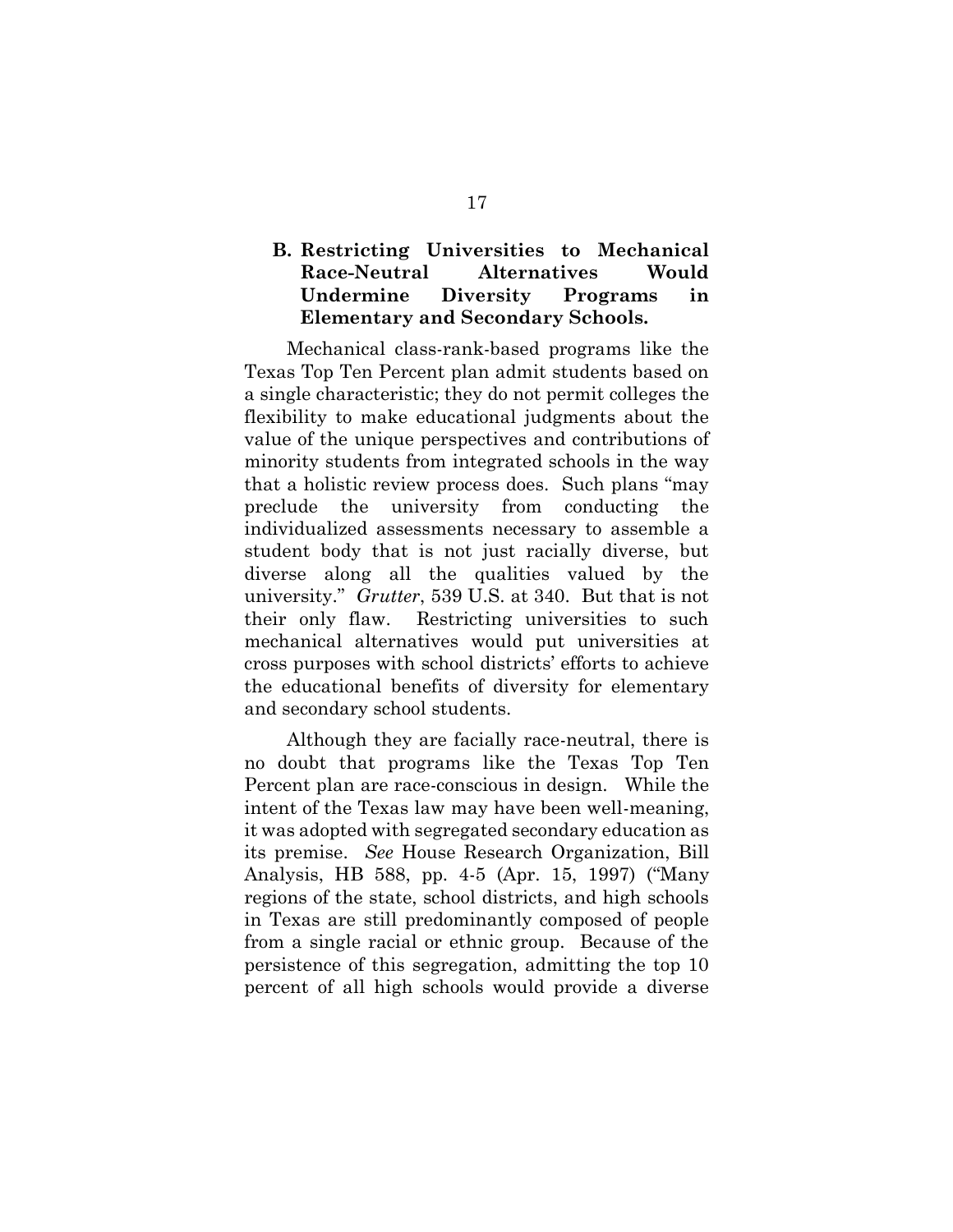population and ensure that a large, well qualified pool of minority students was admitted to Texas universities."). As the Fifth Circuit found, the numerical diversity gained from the Top Ten Percent plan stems "from a fundamental weakness in the Texas secondary education system," which is the "de facto segregation of schools in Texas." Pet. App. 32a-33a. It "depend[s] upon segregated schools to produce minority enrollment." *Id.* at 51a.<sup>9</sup>

School districts are striving where possible, however, to reverse the headwinds of residential segregation, and achieve more diverse educational experiences for their students. If mechanical toppercent plans become the only constitutionally permissible way for colleges to achieve diversity, then in many instances school districts' success at achieving diversity will come at the expense of diversity at the college level, and *vice versa*. Plans like Texas Top Ten Percent are not alone sustainable alternatives for colleges because, *inter alia*, they depend upon a condition that many school districts are actively trying to eliminate.

Because both school districts and universities have a compelling interest in the educational benefits of diversity, the sole premise of college diversity efforts should not be continued segregation in secondary schooling. As school districts make strides towards achieving diversity at the secondary level, flexibility to

<sup>&</sup>lt;sup>9</sup> Studies confirm the high degree of segregation in Texas schools. *See* Julian Vasquez Heilig & Jennifer Jellison Holme, *Nearly 50 Years Post-Jim Crow: Persisting and Expansive School Segregation for African American, Latina/o, and ELL Students in Texas*, 45 ED. & URBAN SOC'Y 69 (2013).